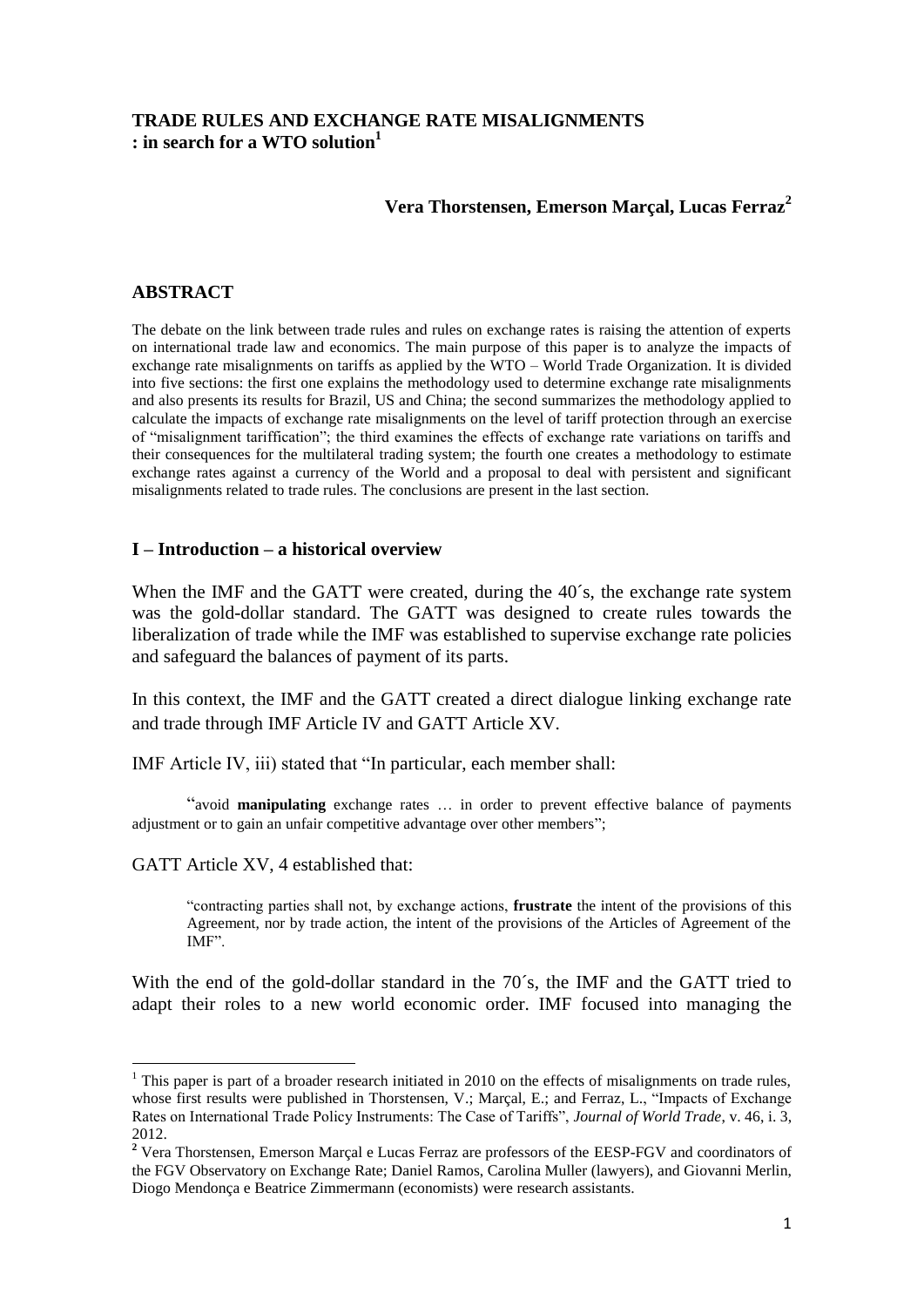stability of the international financial system, now including several exchange rate arrangement options: from pegged rates to completely floating ones.

GATT on the other hand was not able to negotiate new rules for trade that took into consideration this new reality. The only change, adopted by the Working Group on Exchange Rate, in 1980, was the Guidelines on Article II.6 of the GATT (L/4938) updating an existing process that allowed countries facing an exchange rate undervaluation of at least 20% to renegotiate their specific tariffs. This mechanism was invoked only 11 times and was forgotten in the archives of the WTO.

During the decades of the 80`s and the 90´s the majority of countries adopted exchange rate arrangements pegged to some of the main currencies. In periods of crisis, negotiations among some of the main economic powers were enough to bring the whole monetary system back to its equilibrium. The examples are the Louvre and the Plaza Agreements.

In the first decade of the 2000´s, the international system witnessed an increasing liberalization of capital and a significant increase in trade flows. Exchange rate misalignments were quite frequent, as the examples of China and many of the ASEAN countries could show. The impacts of the financial crisis of 2008 in the US and its spillover on other countries led governments to rely frequently on loosened monetary and exchange rate practices that deeply affects the main instruments of the international trading system.

However, neither the IMF has ever agreed to use its Article IV power to declare a country as a **currency manipulator,** nor have WTO members brought a member to the DSB – Dispute Settlement Body – to challenge it as a **frustrator** of other members' benefits under the trade system.

What is important to stress is that with the globalization of production and the increase of trade, the existence of currency misalignments starts to play a bigger role on trade and, as a consequence, misalignments are undermining seriously the rules of the international trading system. Even so, there has been no reaction at the WTO level. The assumption that the WTO is responsible only for trade issues and the IMF the guardian of exchange rate matters, as if there was no link between the two, is a denial to accept the evidence that exchange rates are deeply intertwined with trade.

Brazil presented a submission to the Working Group on Trade, Debt and Finance (WGTDF) in April 2011, suggesting a work program starting by an academic research on the relationship between exchange rates and international trade (WT/WGTDF/W/53). In September 20th, 2011, Brazil presented its second proposal, suggesting the examination of available tools and trade remedies that might allow countries to redress the effects of exchange rate misalignments (WT/WGTDF/W/56).

The WTO Secretariat presented its Note on a Review of Economic Literature in September  $27<sup>th</sup>$ , 2011 (WT/WGTDF/W/57), as mandated by the Working Group. It was an extensive research, but it only presented analysis that followed the rationale of the IMF. It does not speak "WTO language". It did not touch the issue of the impacts of exchange rate misalignment on WTO principles, rules and its instruments.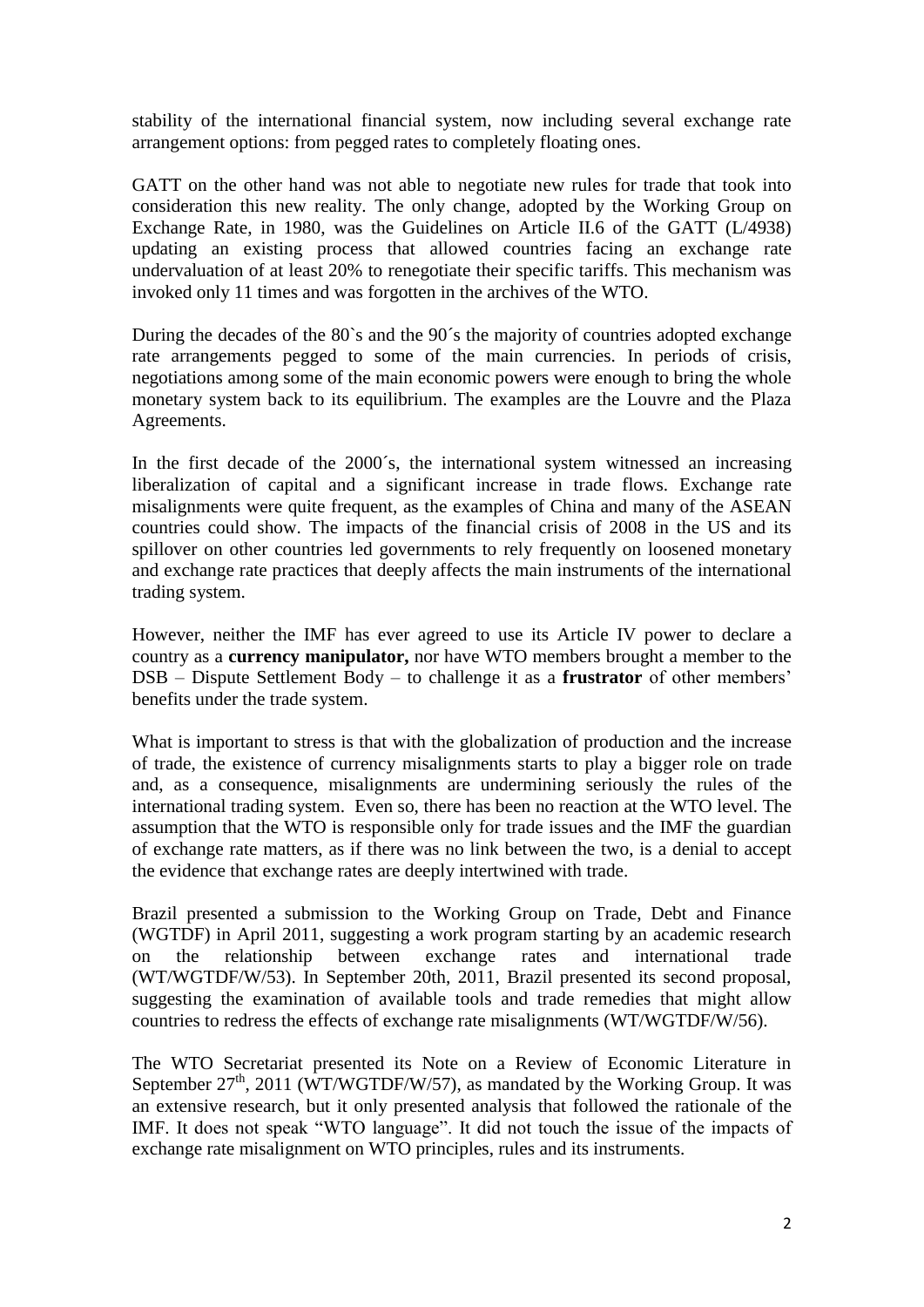Brazil's third submission, of November 2012 (WT/WGTDF/W/68), brought up the discussion of the effects of exchange rate misalignments on such instruments as well as the possibility of exploring existing WTO rules to address such effects.

With the impasse of the Doha Round and the multiplication of preferential trade arrangements and now with the negotiation of "mega" free trade arrangements, it cannot be accepted that exchange rate misalignments is a matter exclusive to the IMF. There is no trade rules system that is immune to exchange rate misalignments. A WTO system without a link between trade and currency, more specifically, between WTO and IMF, is one deeply flawed and disconnected from economic reality.

The main purpose of this paper is to analyze the impacts of exchange rate misalignments on tariffs – one of the most traditional trade policy instruments, as applied by the WTO – World Trade Organization. It is divided into five sections: the first one explains the methodology used to determine exchange rate misalignments and also presents its results for Brazil, US and China; the second summarizes the methodology applied to calculate the impacts of exchange rate misalignments on the level of tariff protection through an exercise of "misalignment tariffication"; the third examines the effects of exchange rate variations on tariffs and their consequences for the multilateral trading system; the fourth one proposes a methodology to estimate exchange rates against a currency of the World and a proposal to deal with persistent and significant misalignments related to trade rules. The conclusions are present in the last section.

# **II – Methodologies and estimates on exchange rate misalignments**

The purpose of this section is to present the methodology developed by FGV to estimate exchange rate misalignments that later will be used to assess the impacts of exchange rate misalignments on tariffs and other trade policy instruments.

There are several models for calculating equilibrium exchange rates in the literature: the purchasing power parity; the equilibrium of the current account (savings and investments); the equilibrium of the stocks of net foreign assets and liabilities of a country; or the exchange rate based on the unit of labor costs. The most used one is the model developed by the IMF.

# **1 – Estimates from the IMF**

The Consultative Group on Exchange Rates (CGER) has been estimating exchange rate misalignment for many years and has developed a methodology based on the equilibrium of the current account. It presents its results in the Reports under IMF Article IV Surveillance Mechanism. After the reform of this Mechanism in 2011, the External Sector used this methodology to analyze exchange rate misalignments for each specific country but broadened the analysis to exam not only current account but also reserves, capital flows and external balance, and exam the impacts of this misalignments to the multilateral system. These results were published in the Pilot External Sector Report (6/2012 and 8/2013) that presents IMF estimates of exchange rate misalignments by bands. The values for 2013 are presented in Graphic 1.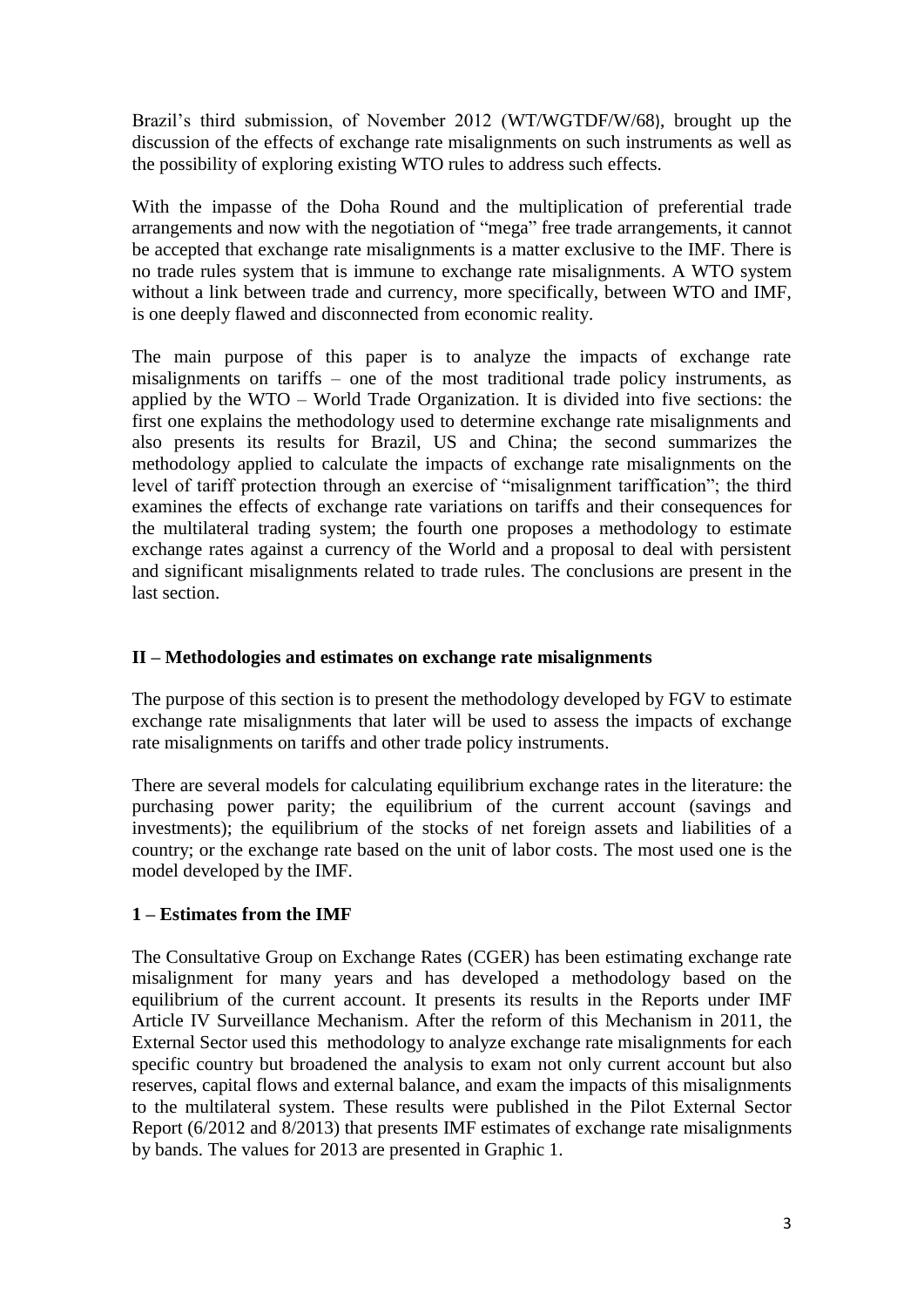

**Graphic 1 – Differences of Real Effective Exchange Rates and those consistent with Fundamentals (%)**

**Source: IMF Pilot External Sector Report (August 2013)**

### **2– Estimates from the Observatory on Exchange Rates from FGV- São Paulo**

The FGV - Observatory on Exchange Rate of the São Paulo School of Economics of Getúlio Vargas Foundation has been calculating Brazil's exchange rate misalignments since 2009. It has developed a methodology to estimates real equilibrium exchange rate based on the stability of net foreign asset position of a country, by using an econometric model of co-integration.

Here were summarized the methodology, its underlying principles on fundamentals and its econometric methods. Finally, the estimates for Brazil, the US and China exchange rate misalignments are presented. More details can be found in another paper of the authors in Thorstensen, Marçal, and Ferraz (2012).

There is an important debate in the literature on the methodology and on which variables to use in the determination of the long run real exchange rate.

#### **A methodology to estimate misalignments**

The theoretical discussion on what are the variables behind the determination of longrun fundamentals is well known. An older literature dates back to the work of Edwards (1987) and Dornbusch (1976). The first analyzes on the so-called Economy of Misalignment, its causes and consequences, and the second is a classic model of flexible exchange rates where monetary policy shocks cause variations beyond the long run fundamentals (PPP - Purchasing Power Parity).

The works of Bilson (1979) and Mussa (1976) are also classics in the literature and include the so-called Monetary Approach to exchange rate. Under this approach, the exchange rate would be determined primarily due to the relative evolution of output and money supply across countries, assuming the continuous validity of purchasing power parity and uncovered interest parity (UIP), as well as a stable money demand in the countries. The work of Meese and Rogoff (1983) cast doubt on the explanatory power of this theory. Stein (1995) proposes the approach of the natural rate of exchange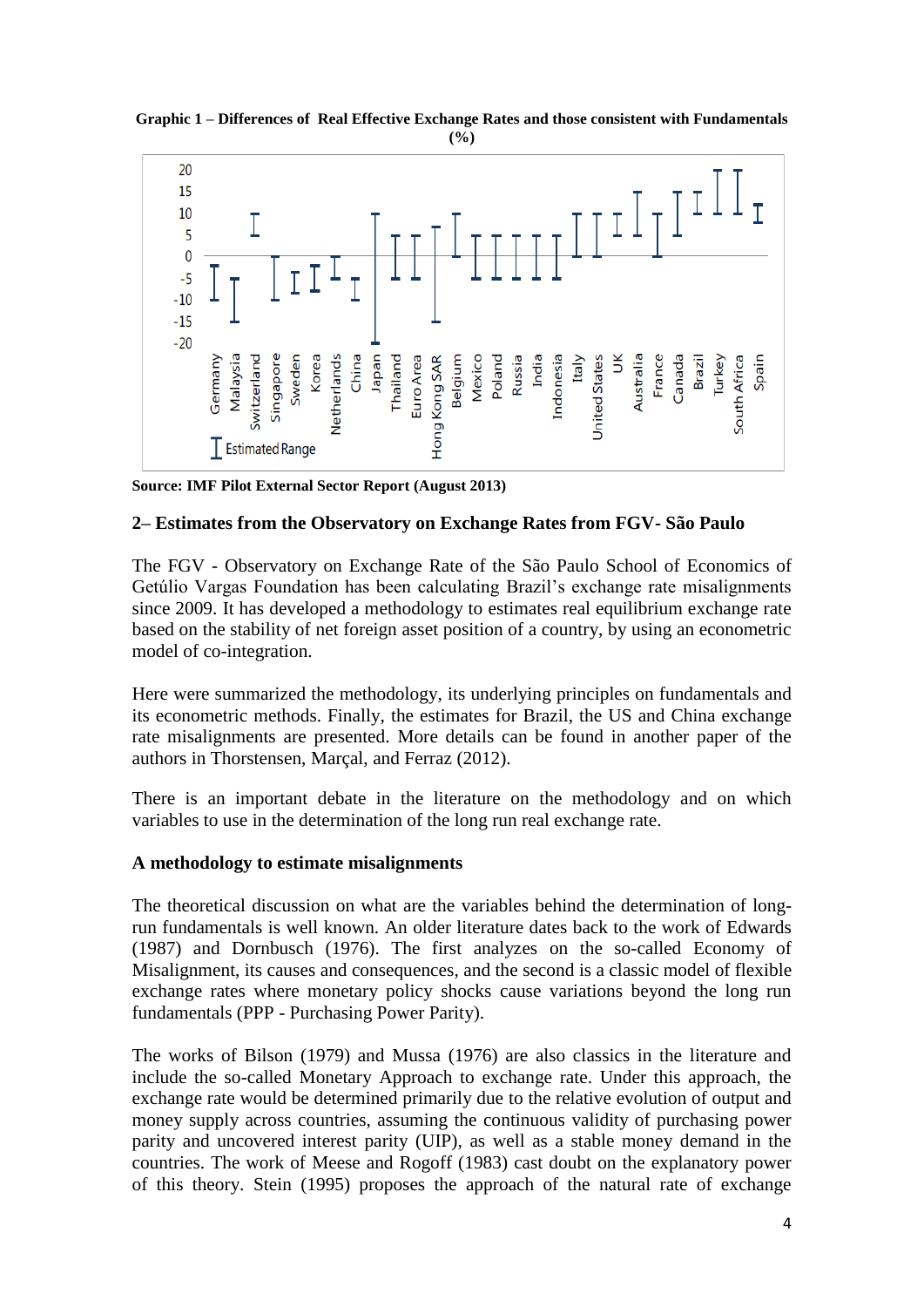(NATREX). According to the author, the equilibrium exchange rate is the one that equals the level of savings to the level of investment generated by the economic fundamentals.

A more recent discussion in the misalignment literature is presented by Williamson (1994). The concept of equilibrium exchange rate is the one that allows the country to maintain a determined deficit or surplus (seen as sustainable) in the current account. This is the Fundamental Real Exchange Rate Approach - FRER. Another more recent reference to this approach is Cline (2008). Cline and Williamson are calculating FRERs for many countries and publishing the results site of the Peterson Institute. One problem with this approach has to do with the subjectivity included in choosing the target level of current accounts. Moreover, this kind of approach focuses exclusively on flows and not on stocks.

Faruqee (1995) tries to incorporate issues related to the evolution of stocks and builds an economic model which allows an interaction between flows and stocks. In this way, he shows that there must be a stable relationship between real exchange rate and net external position of liabilities between residents and nonresidents. This is the Behavioral Real Exchange Rate Approach - BRER. Alberola, Cervero et al. (1999) developed an empirical exercise to estimate exchange rate misalignment using fundamentals suggested by Faruqee. Kubota (2009) builds an economic model where the representative agent maximizes the inter-temporal consumption and accumulates capital. Under this model, the real exchange rate is also function of terms of trade, net external position, and relative productivity of tradable and non-tradable sectors. This is the approach used by FGV in its estimation of misalignments.

This methodology seeks to reduce the existing degree of subjectivity in the estimation of exchange rate misalignment by connecting the real exchange rate to a set of fundamentals obtained from some theoretical model and decompose the actual real exchange rate series and the fundamentals in transitory and permanent components, using time series econometric techniques.

A common criticism to empirical exercises that estimate exchange rate misalignment lies in the fact that the results are often mixed. Although partly true, this sort of criticism cannot be used generically. The analyst must show clearly what question is being answered and what is the purpose of the measure of misalignment: to analyze the deviation from a long-run equilibrium, or to avoid large imbalances in the balance of payments, for example.

Another important point concerns the ability of each model in which the measure is based on misalignment to predict the real exchange rate in the medium and long term. Only models that are able to anticipate the movements of medium and long term should be taken into account. Finally, a fascinating theoretical and empirical question is to focus in the analysis of the ability for each set of fundamentals advocated by different approaches to generate well-specified models from a statistical viewpoint.

The approach of the literature of exchange rate misalignment recognizes both empirical and theoretical limitations of the Purchasing Power Parity (PPP) methodology and uses an approach based on economic fundamentals. These fundamentals are derived from an economic model which takes into account the dynamics of current account and capital account in the calculations of the equilibrium exchange rate. The econometric model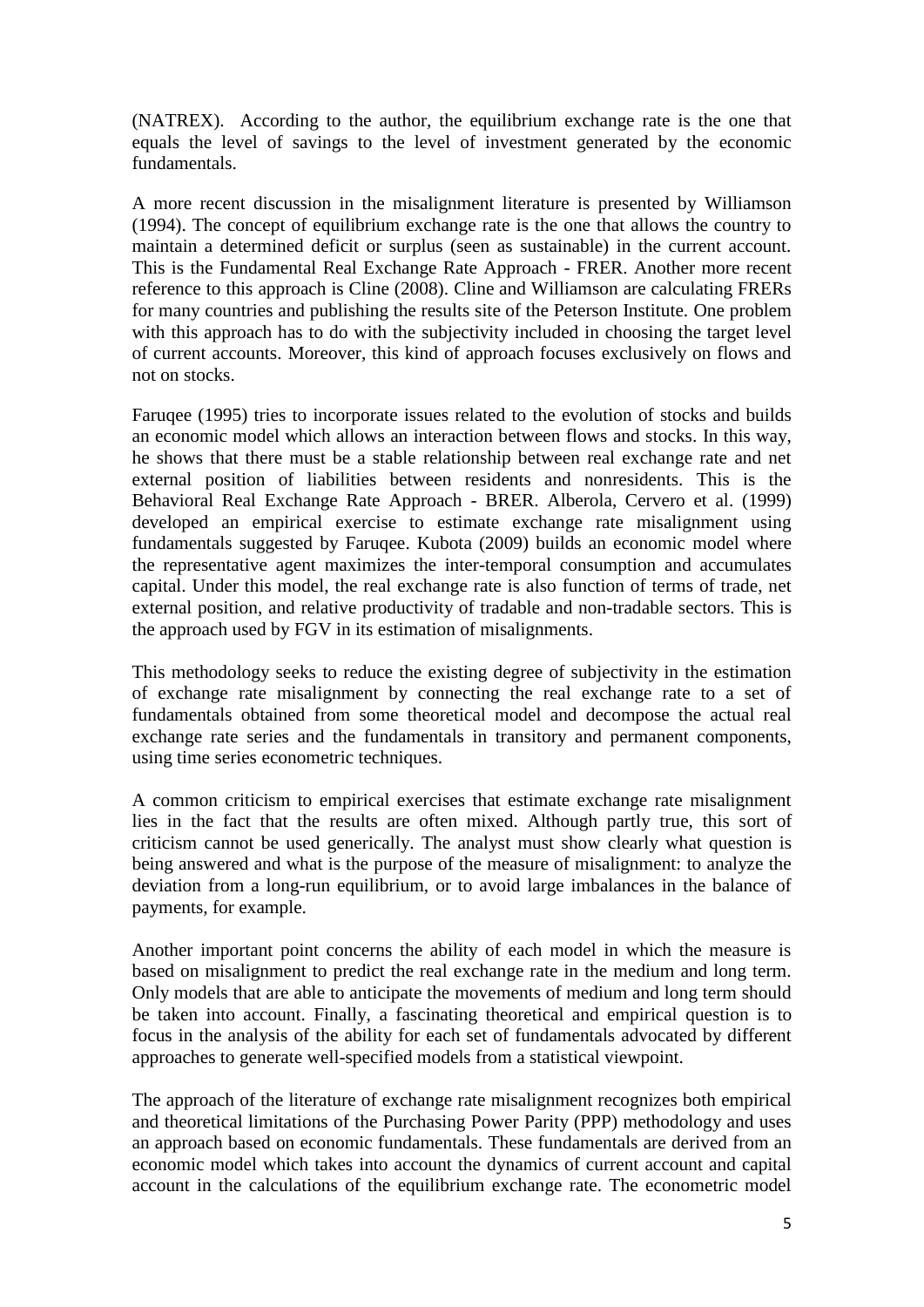contains the following variables: net foreign investment position (NFA), terms of trade (ToT), and a productivity indicator amongst the producing sectors of tradable goods and non-tradable goods (BS). BS is a relative indicator measure of tradable and non-tradable productivity comparing the country to its trading patterns in order to correct the classical effect of the Balassa-Samuelson on real exchange rate.

With these variables, the equilibrium exchange rate of long-term is estimated. Deviations from this rate with the observed exchange rate are the exchange rate misalignments.

(1)  $RER_t = \text{fundamentals}_t + \text{misalignment}_t$ (2) fundamentals<sub>t</sub> =  $f(NFA_t^{equilibrium}, TT_t^{equilibrium}, BS_t^{equilibrium})$ *t equilibrium t*  $f$ undamental $s$ <sub>t</sub> =  $f(NFA_t^{equilibrium}, TT_t^{equilibrium}, BS$ 

The real exchange rate of long-run equilibrium can be estimated from a time series econometric model that aims to estimate the structure given by (1) and (2).

The estimation is made by the decomposition of the series in transitory and permanent components, after an analysis of stationarity and co-integration (Engle and Granger (1987), Johansen (1995) and Gonzalo and Granger (1995)). The transitory component is connected to the misalignment and the permanent component is connected to the long run equilibrium. The economic series individually analyzed, in general, do not tend to revert to some level of long run position due to non-stationarity. In a technical way, the economic series are integrated, i.e., shocks are accumulating over time. The series are said to be co-integrated if shocks accumulate in a common set of series, in such a way that there is a linear combination between them, with a stationary property. Thus, two co-integrated series can drift away only in the short-run, but tend to revert to its longrun equilibrium. The real exchange rate can move away from certain series called fundamentals, but if they are indeed a long-run determinant of the exchange rate, then the series will revert to its long-run equilibrium.

# **Results**

The FGV Observatory on Exchange Rate has been estimating G 20 exchange rate misalignments. The estimations for Brazil, the US and China´s real equilibrium exchange rate, using co-integration techniques are here presented. The econometric model contains the series of fundamentals listed above. The results are as follows:

# **i) Estimates for Brazil**

Graphic 2 shows the evolution of the level of misalignment observed in the Brazilian economy from 1980 to 6/2013. The highest negative misalignment level occurred in 2003, with the exchange rate being lower than 20% below equilibrium. The first stage is associated with the macroeconomic stabilization of the Brazilian economy in which the exchange was not floating. The second period concerns the effects of the crisis of confidence in the transition from President Cardoso to President Lula. The graphic also suggests that an exchange rate misalignment has a high degree of persistence. Periods of positive misalignments tend to be followed by other periods of positive misalignment and the same goes for negative values.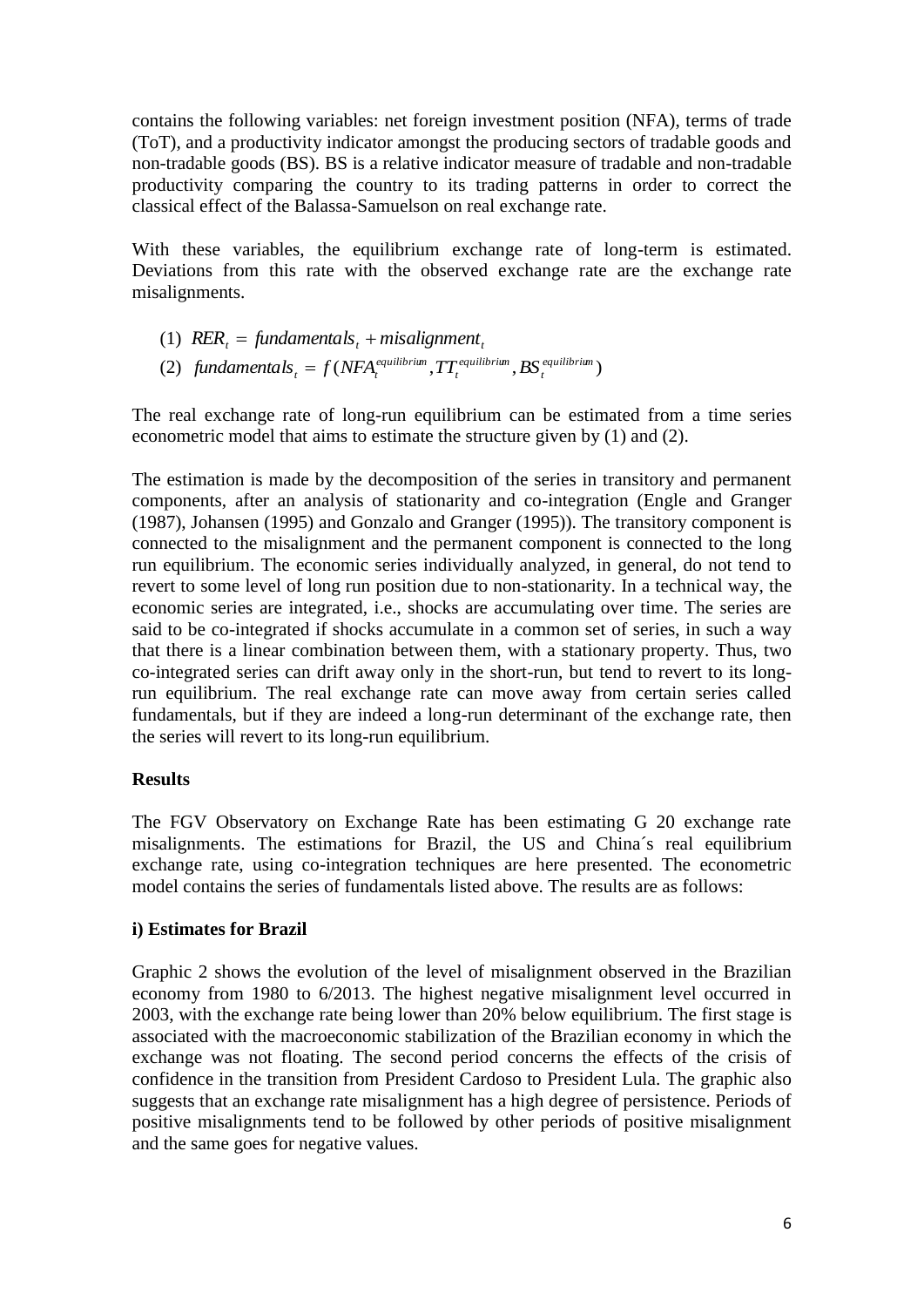The line of fundamentals, which denotes the value of long-run equilibrium to which the real exchange rate should converge, shows that in the 1990's there was a trend of worsening of fundamentals that was halted and reversed during the year 2000. In recent years the real exchange rate presents a strong appreciation.

Estimating the real equilibrium exchange rate is a complex task and raises long discussions. The estimates are subject to the customary caution, especially for periods at the end of the sample, in which all the developments of recent events have not been fully expressed in the series, which can distort the estimate in some unknown way. The model estimated here suggests that the Brazilian exchange rate has been overvalued since 2009 and the misalignment was growing till 2011. It is estimated that in 2011 the exchange rate was higher than 30% above the equilibrium. Measures taken by the Government in March 2012 brought the misalignment to around 20% at the end of 2012, and almost to equilibrium in July 2013.



**Graphic 2 – Brazil Real Exchange Rate, Fundamentals and Exchange Rate Misalignments (6/2013)**

Source: Observatory on Exchange Rate (2013)

#### **ii) Estimates for the United States:**

The evolution of the level of misalignment observed in the US economy from 1970 to July 2013 is presented in Graphic 3. The estimates of exchange rate misalignments suggest three moments of overvaluation of the dollar. The first occurred in the first half of the 1970s. The second stage began in the mid-1980s, the third lasted until the first half of the years 2000. The line of fundamentals, which denotes the value of long-run equilibrium to which the exchange rate should converge, shows a continuing trend of worsening fundamentals of the US economy.

The model suggests that the US exchange rate has been below its equilibrium in the period from 2005 till 2012, except for 2009. The values were not as high as the ones observed in other periods, but were between -5% and -7% depending on the year under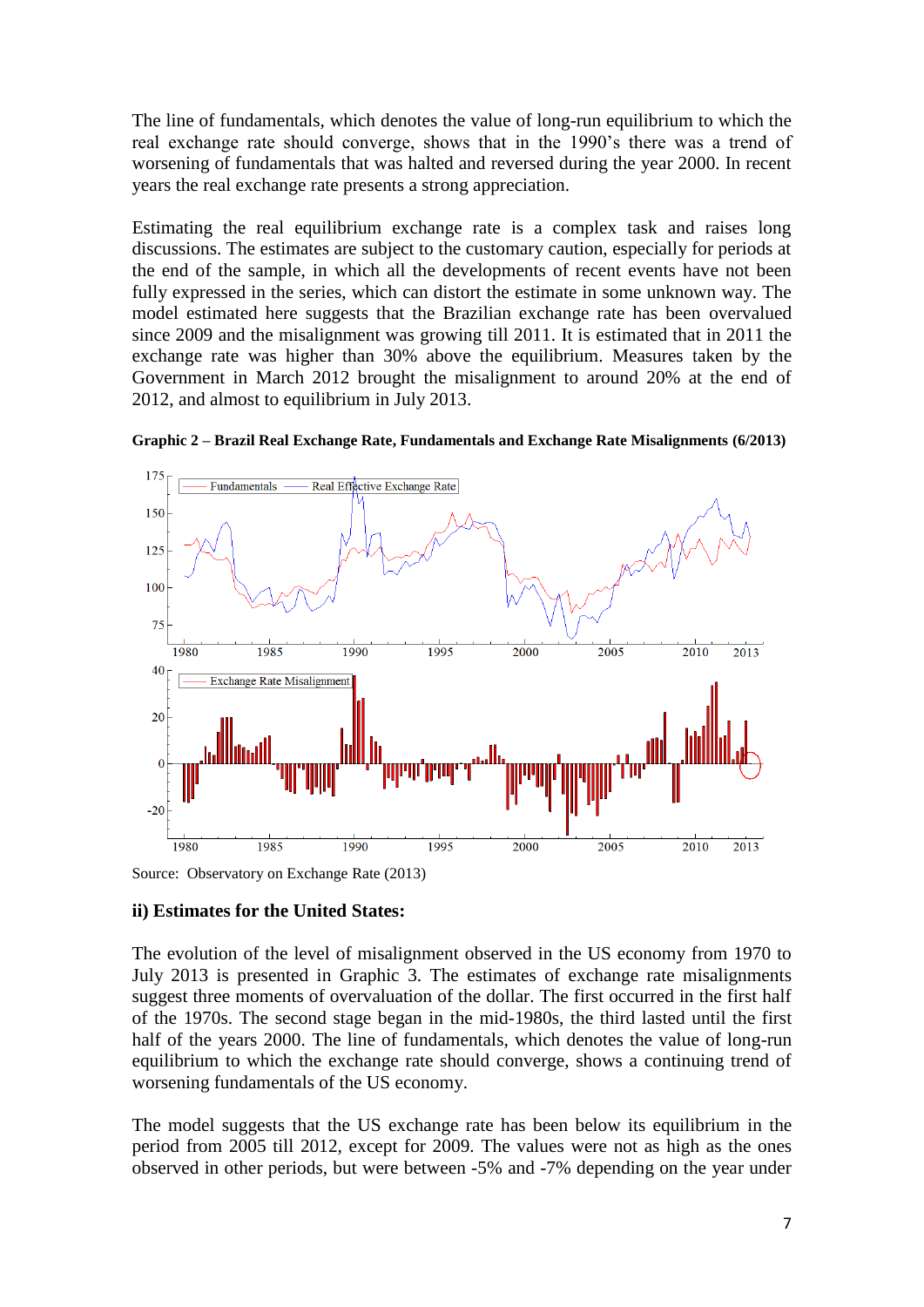analysis. In 2011 the estimated undervaluation was around -7% and by the end of 2012 it was around -2%. In 2013 it reaches its equilibrium and in July 2013 it was around  $+2\%$ .





Source: Observatory on Exchange Rate (2013)

#### **iii) Estimates for China**

The evolution of the level of misalignment observed in China economy from 1985 to 2012 is presented in Graphic 4. The macroeconomic variables necessary to calculate China's misalignment for July 2013 are yet not available.

The analysis shows the determinants of Chinese real exchange rate in this period using cointegration techniques and the data set that contains real exchange rate (RER), net foreign asset position (NFA), the level of international official reserves as percentage of gross domestic product (RGDP) and difference of gross per capita income between China and their main trading patterns (DiffPercapita). The introduction of reserves in the Vector Error Correction Model is not the usual practice in the literature. In this paper, with the inclusion of official reserves, evidence was obtained in favor of cointegration hypothesis among these variables. Whereas the traditional model without official reserves does not give evidence in favor of cointegration. The variables NFA, RGDP and DiffPercapita can be seen as long run determinants of real exchange rate. From the model it is possible to estimate the level of Chinese exchange rate misalignment.

The model suggests that the Chinese exchange rate has been below its equilibrium since 2000. In 2011 and 2012 the estimated undervaluation was around -15%.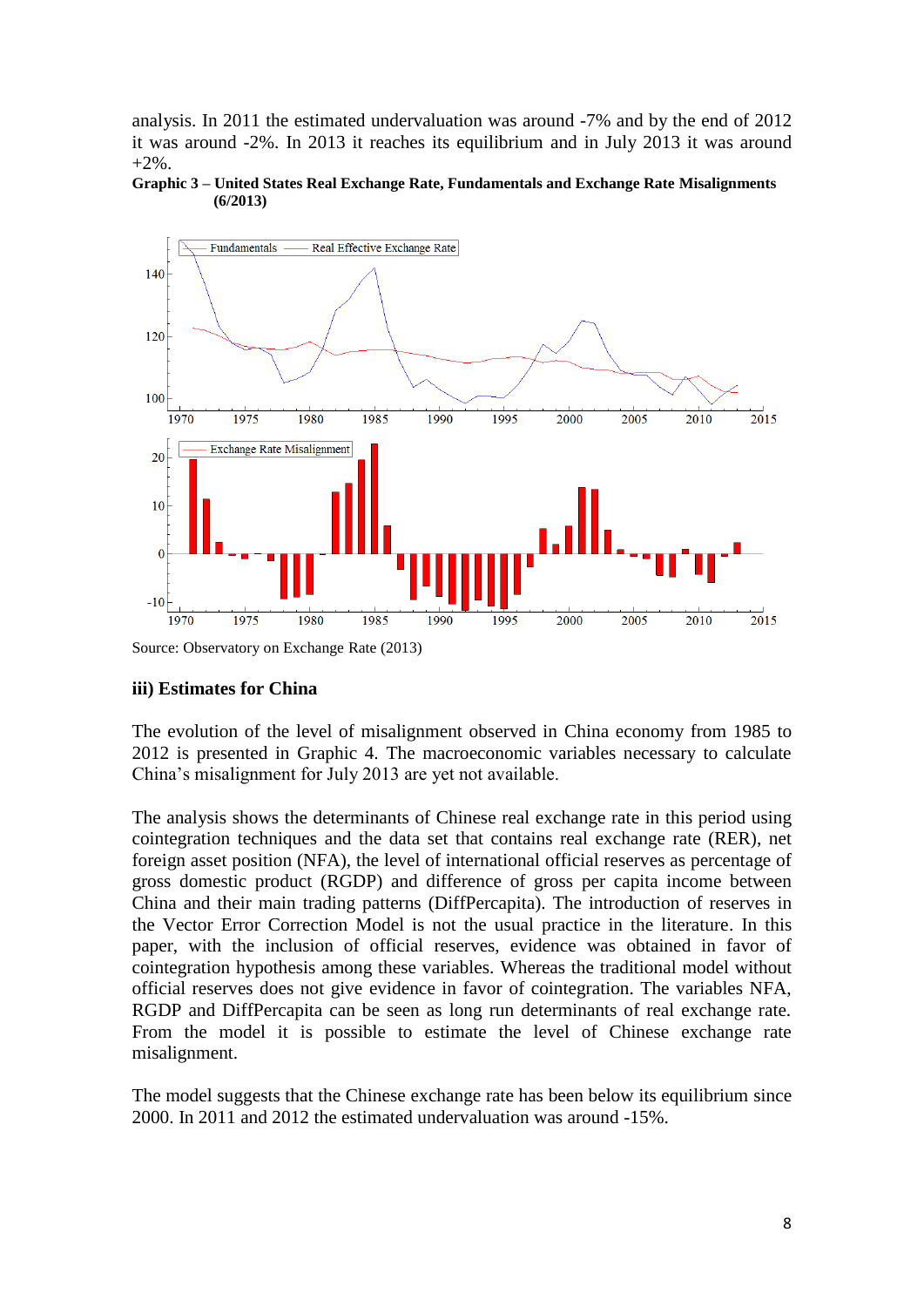

**Graphic 4 – China Real Exchange Rate, Fundamentals and Exchange Rate Misalignments**

In summary, it is possible to estimate exchange rate misalignment following the methodology based on the analysis of long-term fundamentals of the real exchange rate using a Vector Autoregressive Model with Error Connection Term as econometric model. It has used as fundamentals the net foreign investment position, terms of trade and an indicator of difference in productivity in the sectors of tradable and non-tradable goods. There is theoretical justification for such choice, and the relationship between real exchange rate and these variables is empirically validated as shown by Faruqee, H. (1995), Alberola, E., S. Cervero, H. Lopez and A. Ubid (1999) and Kubota, M. (2009).

The FGV Observatory has been calculating misalignments of several countries. The results for the end of 2012 are presented in Graphic 5.

Source: Observatory on Exchange rate (2013)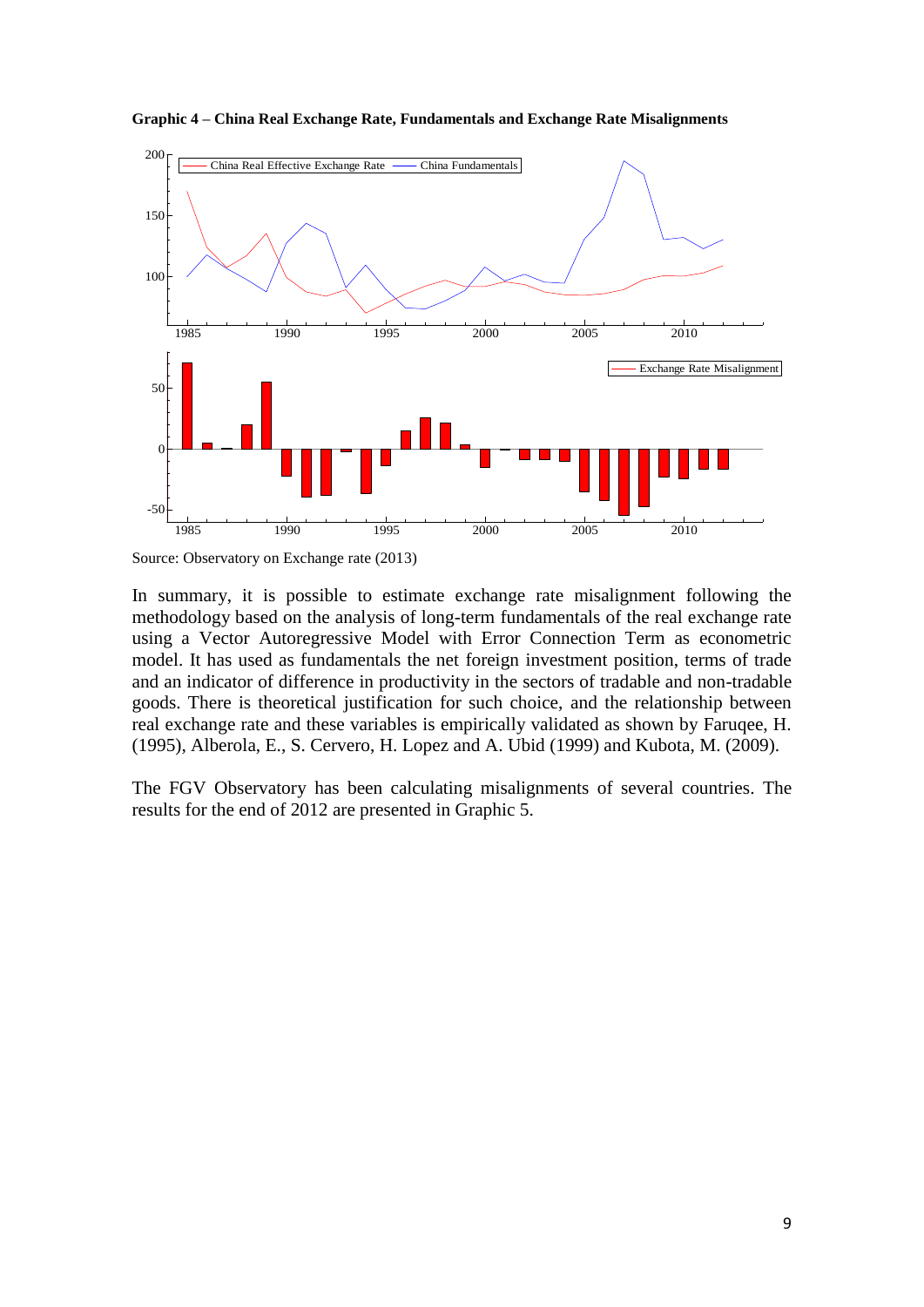

**Graphic 5 – Estimated Exchanged Rate Misalignments for some G 20 Countries**

Source: Observatory on Exchange Rate (2013)

#### **3 – Some conclusions**

There is an important literature presenting different methodologies and sophisticated econometric models to estimate countries' exchange rate misalignments.

When comparing the results, some conclusions can be reached: i) each methodology is focused in a different economic aggregate and so produce different results; ii) for many countries the results point consistently to the overvaluation or undervaluation of these countries' exchange rates in significant values and for extended periods of times. The relevant point here is to discuss which methodology produces the more robust results for the purpose of examining their effects on trade rules (WTO) or on financial rules (IMF). Due to the present situation of widespread misalignments, this debate is becoming inevitable and urgent.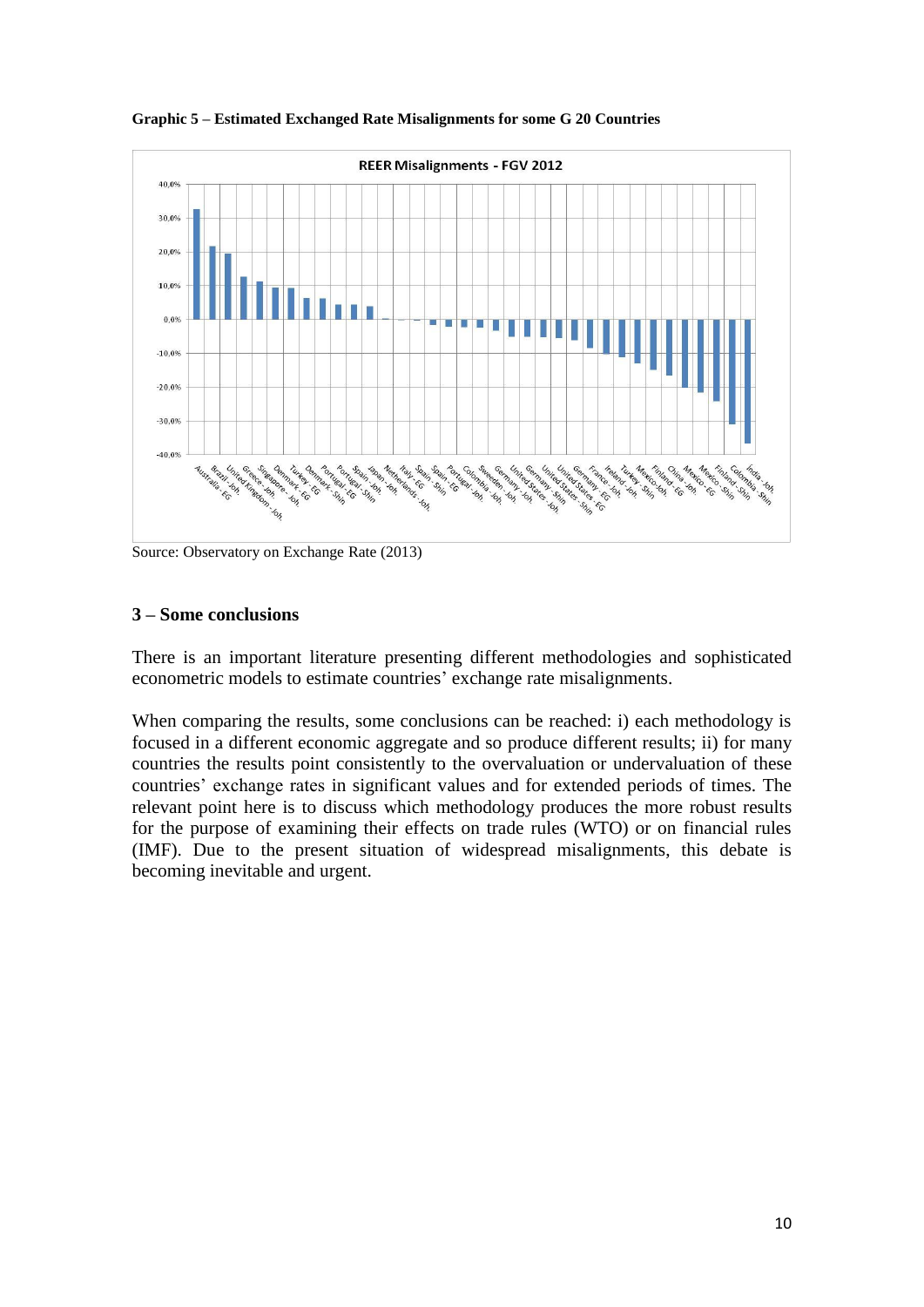### **III – WTO and the effects of exchange rate misalignments on tariffs**

The next question to be raised is how such misalignments affect the international trading system built by the GATT and WTO over the last 70 years.

Tariffs are GATT's historical instrument for trade protection and one of the main negotiating subjects included in multilateral rounds. Its purpose is to allow an objective and transparent protection for goods, and to be reduced over time, as a result of trade liberalization.

An important picture of each WTO member tariff protection can be given by a graphic showing tariff averages for each chapter of the Harmonized Commodity Description and Coding System – HS (97 chapters), which includes: foodstuff, mineral, textiles, machines, electronics, vehicles and aircrafts, among others.

The concepts of tariff and tariffication of non-ad valorem barriers is a basic instrument for trade negotiation in the WTO. A common approach is to estimate the *ad valorem*  equivalent rates of several duties expressed on a monetary basis, such as specific rate duties and variable levies. The instruments of trade defense as anti-dumping, countervailing measures and safeguards can also be considered as equivalent to tariffs. According to this logic, exchange rate misalignments can also be tariffied through the calculation of a tariff equivalent. Just like tariffs, the effect of the exchange rate can be transferred into imported and exported goods' prices.

FGV developed a methodology to estimate the implicit tariff dimension behind exchange rate misalignments. A summary of the methodology is presented below. More details can be seen in Thorstensen, Marçal, Ferraz (2012).

#### **1.The tariffication exercise**

The objective is to tariffy the exchange rate misalignments and to estimate the impact of the misalignment on the level of the tariff protection, a kind of a tariffication exercise. The first step is to express local import prices as a function of international prices, equilibrium exchange rates and tariff barriers.

In a given bilateral trade relationship, equilibrium domestic import prices can be generally decomposed into equilibrium international prices, equilibrium exchange rates and tariff barriers, as in equation (1):

$$
P_{\text{imp}}^{\text{dom}} = P_{\text{exp}}^* . \Theta_{\text{dom}} . (1 + t) \tag{1}
$$

Where:

 $P_{\text{imp}}^{\text{dom}}$ : domestic price of the good imported, expressed in local domestic currency;

 $P_{\text{exp}}^*$ : international price of the good exported by the foreign economy;

 $\Theta_{\text{dom}}$ : nominal exchange rate in the domestic economy;

 $(1 + t)$ : Tariff barrier (tariff effect);

Regarding the foreign economy, its international export price ( $P_{exp}$ ) can be decomposed as in equation (2):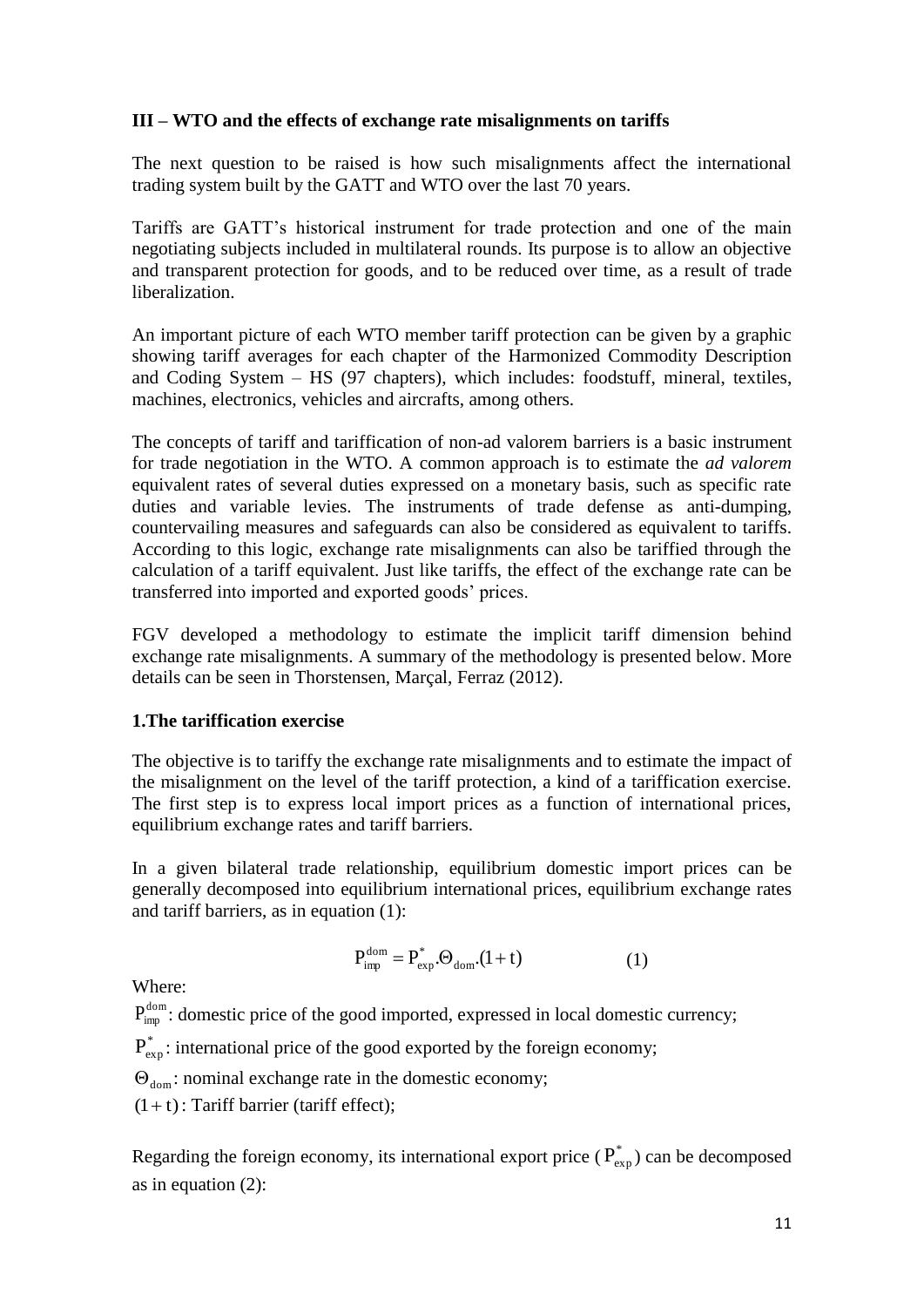$$
P_{\rm exp}^* = P_{\rm dom}^* \cdot \frac{1}{\Theta^*}
$$
 (2)

Where,

 $P_{\text{dom}}^*$ : foreign price of the good exported by the foreign economy, expressed in local foreign currency;

 $\Theta^*$ : nominal exchange rate in the foreign economy;

Therefore, equation  $(1)$  can be rewritten as in  $(3)$ :

$$
P_{\text{imp}}^{\text{dom}} = P_{\text{dom}}^* \cdot \frac{1}{\Theta^*} . \Theta_{\text{dom}} . (1 + t) \tag{3}
$$

The impact of possible exchange rate misalignments on import domestic prices can be estimated by first taking logs in both sides of equation (3) and then linearizing it. This procedure allows equation (3) to be expressed in percentage form, according to equation (4) below:

$$
\frac{d(P_{\text{imp}}^{\text{dom}})}{P_{\text{imp}}^{\text{dom}}} = \frac{d(P_{\text{dom}}^*)}{P_{\text{dom}}^*} - \frac{d(\Theta^*)}{\Theta^*} + \frac{d(\Theta_{\text{dom}})}{\Theta_{\text{dom}}} + \frac{d(1+t)}{1+t} \qquad (4)
$$

Assuming the price of the foreign good  $P_{\text{dom}}^*$  (expressed in local foreign currency) to be less sensitive to exchange rate misalignments (e.g. low import content or existence of government import subsidies), equation (4) can be rewritten as:

$$
\frac{d(P_{\text{imp}}^{\text{dom}})}{P_{\text{imp}}^{\text{dom}}} = -\frac{d(\Theta^*)}{\Theta^*} + \frac{d(\Theta_{\text{dom}})}{\Theta_{\text{dom}}}
$$
(5)

According to equation (5) local price fluctuations of the goods imported by the domestic economy can be described by exchange rate misalignments, both in the domestic economy as well as in the foreign economy. As noted in equation (5), foreign currency devaluations contribute to the increased competitiveness of the good imported by the domestic economy, making it cheaper (because  $(d(\Theta^*)/\Theta^*) \ge 0$ ). The same reasoning applies to domestic currency valuations (because  $(d(\Theta_{\text{dom}})/\Theta_{\text{dom}}) \le 0$ ).

For the calculation of an import tariff adjusted to exchange rate misalignments (percentage) as described in (5), it is possible to rewrite equation (3) in the form of deviations from the equilibrium exchange rates. For instance, in the case where the exporting foreign economy manipulates its exchange rate so as to make its exports more competitive (devaluation) and the importing domestic economy operates with an overvalued exchange rate, equation (3) can be rewritten with the following adjustments in the rates of equilibrium:

$$
(1+(-\frac{d(\Theta^*)}{\Theta^*}+\frac{d(\Theta_{\mathrm{dom}})}{\Theta_{\mathrm{dom}}})) . P_{\mathrm{imp}}^{\mathrm{dom}} = P_{\mathrm{dom}}^* . \frac{1}{\Theta^*} . \Theta_{\mathrm{dom}} . (1+t) . (1+(-\frac{d(\Theta^*)}{\Theta^*}+\frac{d(\Theta_{\mathrm{dom}})}{\Theta_{\mathrm{dom}}})).
$$

So, it is possible to define an import tariff adjusted for currency fluctuations, as follows: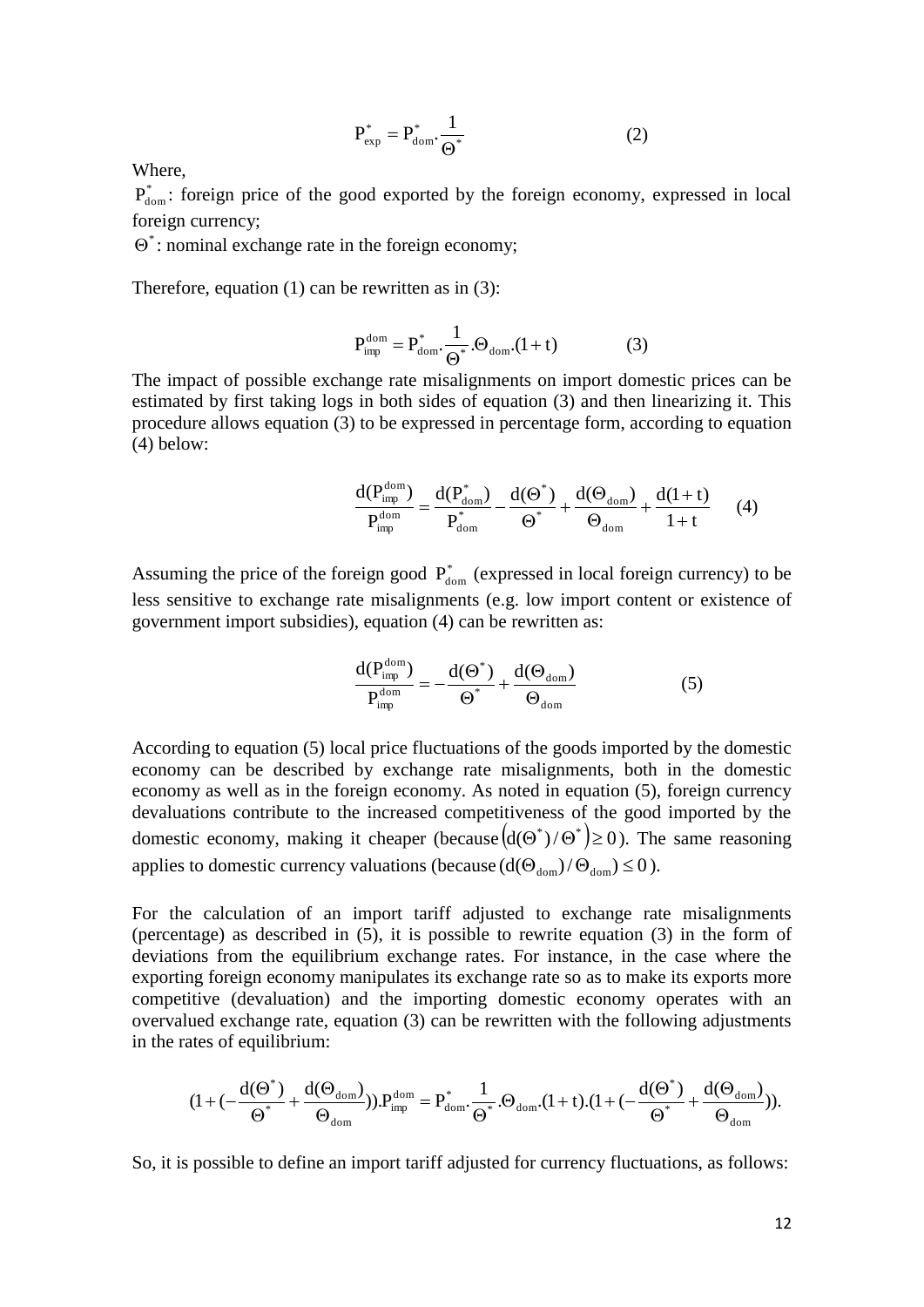$$
(1+t).(1+(-\frac{d(\Theta^*)}{\Theta^*}+\frac{d(\Theta_{dom})}{\Theta_{dom}})) = (1+t^{ajust})
$$
(6)

Therefore, in order to take into account possible exchange rate misalignments in relation to their equilibrium values, the so called adjusted tariff can be calculated as in (7):

$$
t^{adjust} = (-\frac{d(\Theta^*)}{\Theta^*} + \frac{d(\Theta_{dom})}{\Theta_{dom}}) + t \cdot (1 + (-\frac{d(\Theta^*)}{\Theta^*} + \frac{d(\Theta_{dom})}{\Theta_{dom}})) \tag{7}
$$

It is worthy of note that equation (7) required some important simplifying assumptions along its estimation path. Firstly, foreign prices (expressed in foreign local currency) were considered to be constant even under foreign exchange rate misalignments. Secondly, the empirically estimated exchange rate misalignments values used in this study were multilateral in nature. That, in principle, could make a difference in value, if only bilateral misalignments were considered. Lastly, the methodology developed in this section disregards possible crossing effects among different sectors in the economy as a result of real exchange rate fluctuations. In other words, it takes a partial equilibrium approach to a problem that is very likely to be a general equilibrium problem in nature.

Also, it focuses only on the import side of the problem. A more comprehensive analysis should shed some light on other channels through which the domestic economy could also be hurt by competitive foreign exchange rate misalignments. For instance, it is very likely that the market-share of domestic exports can be also negatively affected by competitive devaluations carried out in economies that compete with it in international markets.

The general equilibrium nature of real exchange rate misalignments and the capture of their tariff dimension is already included in this project and will be tackled in future research. Therefore, the exercise here should be better taken as a short-run partial approach to the problem.

#### **2.Impacts of exchange rate misalignments on the tariffs levels**

Some simulations can be developed based on the estimates of exchange rate misalignments and its tariff equivalents, obtained through the tariffication of exchange rates.

It is important to stress that the objective of this research is not the search for a precise value for the misalignments, but only a threshold beyond which trade policy instruments become ineffective. It will be for the WTO members to negotiate not only the best methodology to use but also the level of misalignment above which an instrument should be negotiated to neutralize the effects of exchange rate on trade and to regain the effectiveness of its instruments and other GATT/WTO rules negotiated throughout the years.

This paper explores a few hypotheses, using approximated values for misalignments calculated by the FGV Observatory at the end of 2012. The members examined are: the US (-5%) and China (-17%) as examples of undervalued currencies and Brazil  $(+20%)$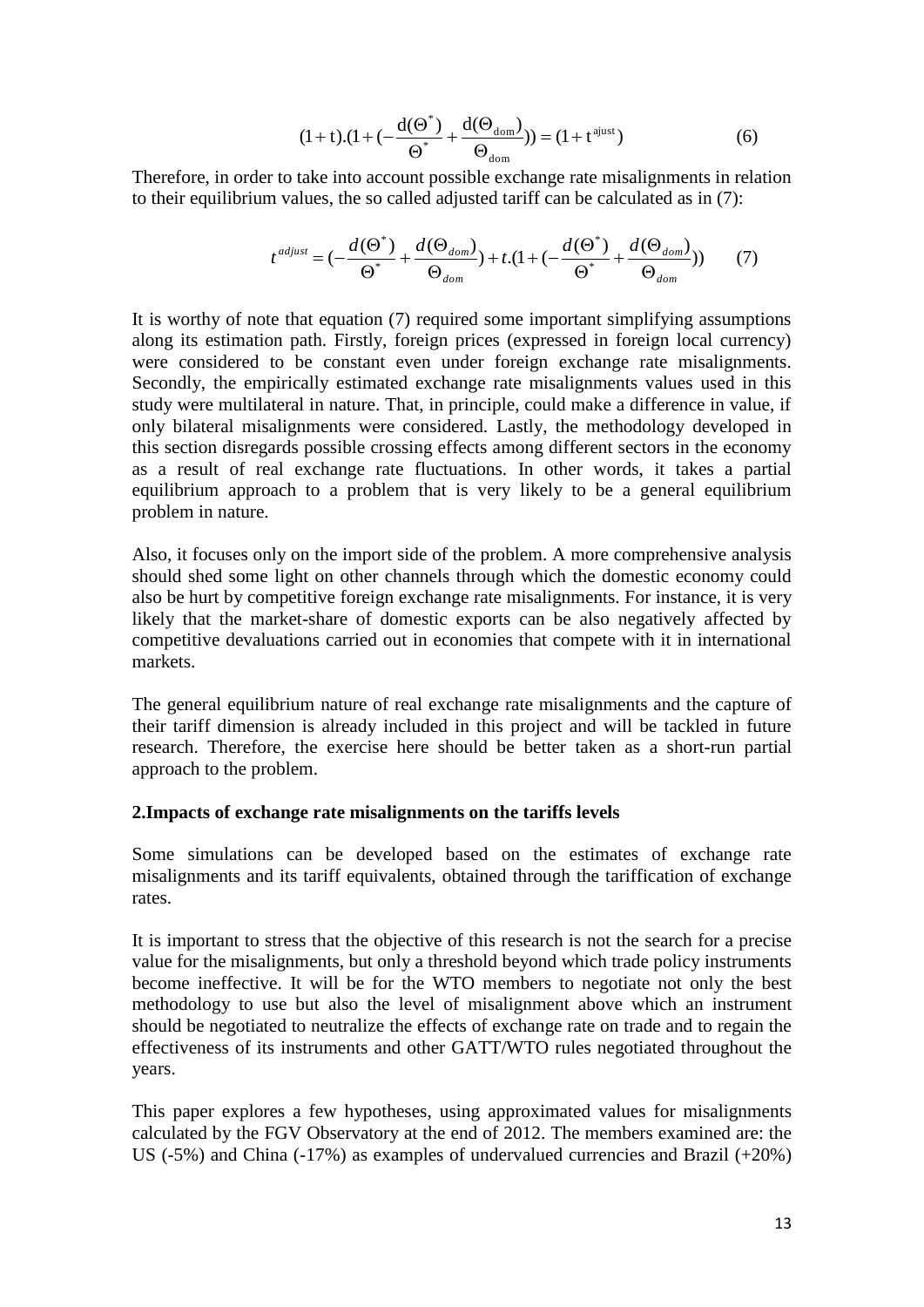as an example of an overvalued currency. This approach can be easily expanded for all WTO members.

The values of tariffs – bound and applied ones – were obtained in the WTO database (*Tariff Analysis Online*) and dated from 2008 to 2010. A comparison is presented using simple averages of bound and applied tariffs at HS 2 digits.

The effects of tariffied exchange rates can be estimated by the variation of both bound and applied average tariffs for these countries through the tariffication exercise. The results of the simulations for 2012 showed that the effects of exchange rate misalignments on tariff averages are considerable. The results are presented to the US, China and Brazil.

### **2.1.Effects of exchange rates on US' tariffs**

The US' average bound and applied tariffs present close values, and vary from 0% to +13% (except HS Chapter 24 – tobacco, which average is around 140%).

i) Considering a devaluation of 5% in the US' exchange rate:

The effect of a 5% exchange rate devaluation on tariffs currently varying from 0% to  $+13%$ , will result in tariffs varying from  $+5%$  to  $+19%$ . Therefore, tariffs will become well above the bound values negotiated by the US at the WTO (Graphic 6).



**Graphic 6 – Impacts of US Exchange Rate Misalignment on US Bound and Applied Tariffs (2012)**

Source: Observatory on Exchange rate (2013)

The devaluation of the exchange rate not only represents a stimulus to the exports from countries with devalued currencies, but also creates an extra-tariff to other countries' imports. Due to the fact that bound and applied rates are almost at the same level for the US, the adjusted tariffs became values well above the WTO's bound tariffs.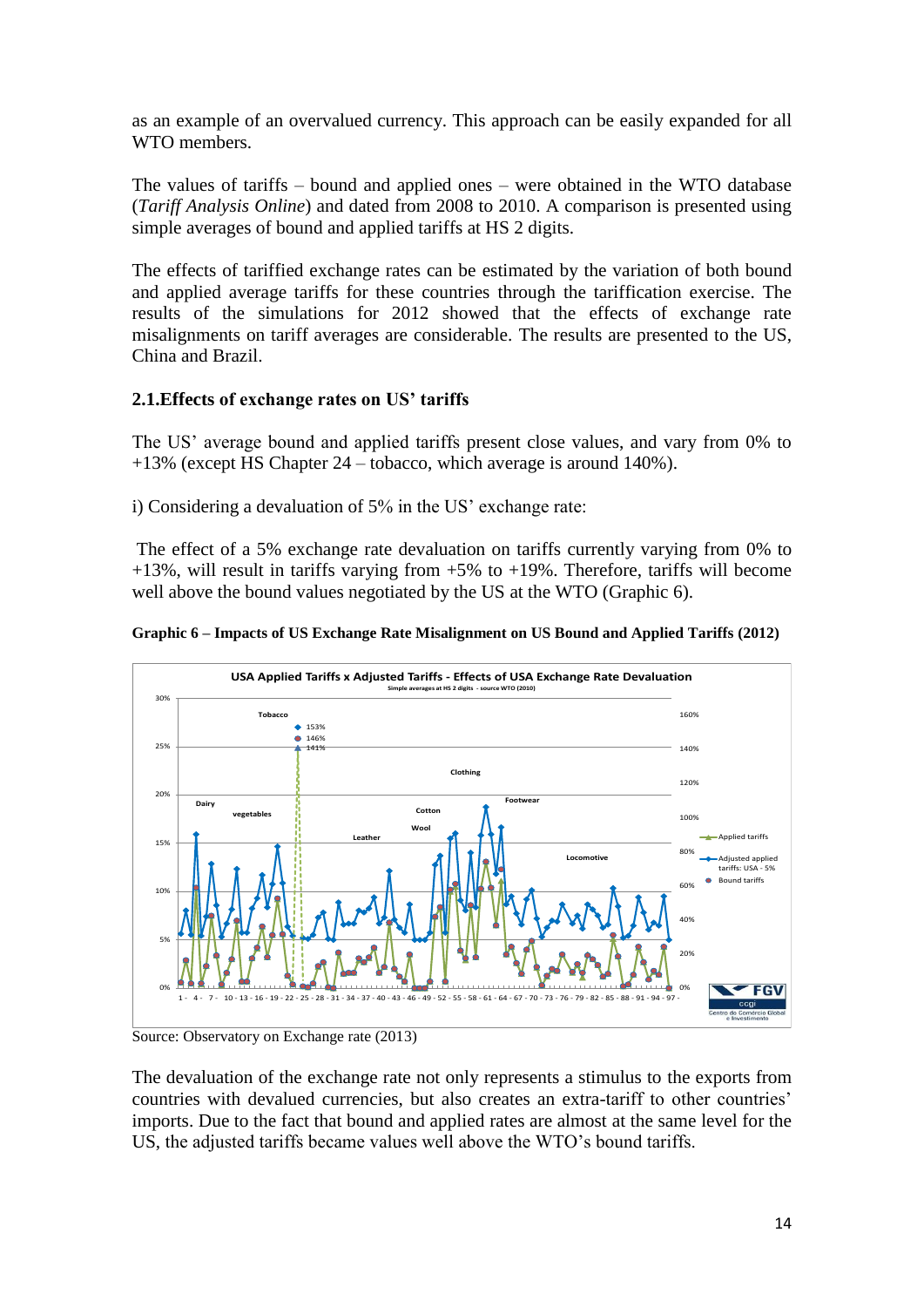One could question whether the US is not violating the WTO's rules, especially GATT Article II, which establishes that the contracting parties shall not apply tariffs in excess to the bound tariffs.

ii) To consider the effects of the undervaluation of the US with other countries, one can combine the US with undervalued and overvalued countries. For example: China with an undervaluation of -17% and other overvalued countries like the United Kingdom  $+25\%$  and Brazil  $+20\%$  (Graphic 7):

- The effect of China's 17% exchange rate devaluation, combined with US' devaluation, will result in US tariffs varying from -12% to 0%.

- The effect of UK exchange rate overvaluation of 25%, combined with US' devaluation, will result in US tariffs varying from +30% to +47%.

- The effect of Brazil overvaluation of 20%, combined with US' devaluation, will result in US tariffs varying from +25% to +41%.



**Graphic 7 – Impacts of Exchange Rate Misalignments on US Tariff Profile (2012)** 

Source: Observatory on Exchange Rate (2013)

In summary, the undervaluation of the US when combined with the undervaluation or the overvaluation of other countries represents a serious danger to one of the main principles of GATT and WTO, the most favorable nation principle, by which members must apply the same tariff to each member of the Organization (GATT Article I).

# **2.2 – Effects of exchange rates on China's tariffs**

China's average bound and applied tariffs, in the double-digit HS, also present close values, and vary from 0% to +33%.

i) Considering a devaluation of 17% in China's exchange rate: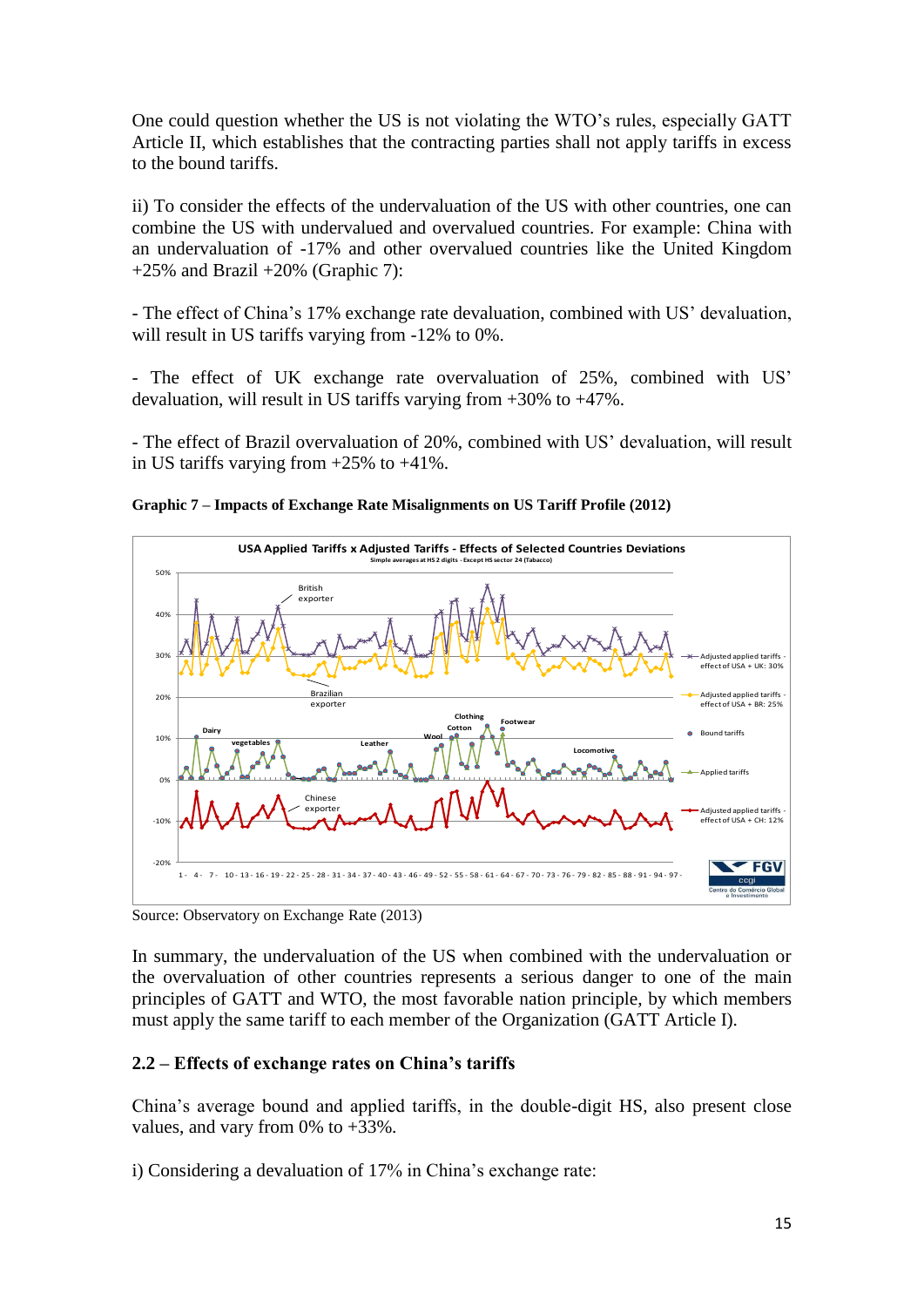- Those tariffs currently varying from 0% to  $+33\%$ , will vary from  $+17\%$  to  $+53\%$ . Therefore, these tariffs are also well above the bound values negotiated by China at the WTO.

As in the US case, the devaluation of the exchange rate not only represents a stimulus to the exports from countries with devalued currencies, but also creates an extra-tariff to other countries' imports. Due to the fact that bound and applied rates are almost the same for China, the adjusted tariffs became values well above the WTO's bound tariffs. This could, again, raise questions on the violation of GATT Article II.

ii) Considering the effect of the undervaluation of China with the misalignments of other countries, one can combine the undervaluation of the US (-5%) with Mexico (-20%) and with the overvaluation of Brazil (Graphic 8):

- The effect of the US 5% exchange rate devaluation will result in China's tariffs varying from  $+12\%$  to  $+48\%$ .

- The effect of Mexico 20% exchange rate devaluation will result in China's tariffs varying from -3% to +27%.

- The effect of Brazil overvaluation of 20% will result in China tariffs varying from  $+37\%$  to  $+79\%$ .





In summary, as shown in the US case, the devaluation of China's also endangers the most favored nation principle.

#### **2.3 – Effects of exchange rates on Brazil's tariffs**

i) For a 20% overvaluation of Brazil's exchange rate, the results are the following (Graphic 9):

Source: Observatory on Exchange rate (2013)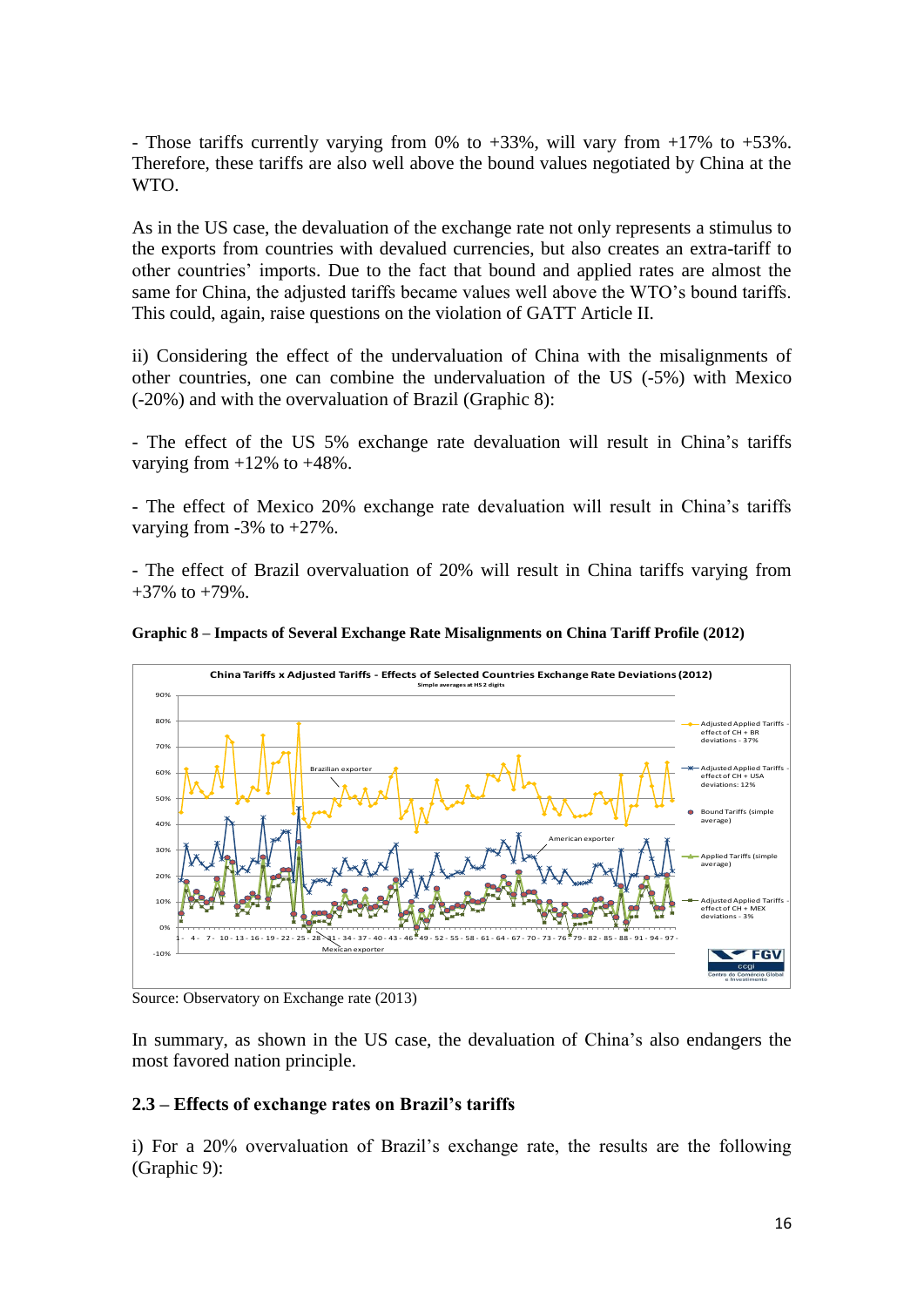- The average bound tariffs of Brazil, which currently vary from  $+12\%$  to  $+50\%$ , with an overvaluation of  $+20\%$  will vary from -11 % to  $+19\%$ .

- The average applied tariffs of Brazil, which currently vary from 0% to  $+35$  % due to its exchange rate overvaluation will vary from -20% to +8%.



**Graphic 9 – Impacts of Brazil Exchange Rate Misalignement on Brazil Tariff Profile (2012)**

Source: Observatory on Exchange rate (2013)

An exchange rate overvaluation of  $+20\%$ , represents not only a reduction of Brazil's bound tariffs but actually reduces applied tariffs to negative levels, becoming an incentive to imports.

In this scenario, it becomes easier to understand the reluctance of some sectors to accept any significant cut on bound tariffs, as it has been negotiated in the Doha Round. The same observation can be made in the context of negotiations in preferential trade agreements.

ii) Adding the effects of a 5% devaluation for the US exchange rate, Brazil's average applied tariffs will vary from  $-25\%$  to  $+2\%$ .

iii) Adding the effects of a 17% devaluation for China's exchange rate, Brazil's average applied tariffs will vary from -35% to -15 %.

iv) Adding the effects of a 20% devaluation for Mexico's exchange rate Brazil's average applied tariffs will vary from -40% to -19%.

iii) Adding the effects of a 25% overvaluation for UK's exchange rate, Brazil's average applied tariffs will vary from  $+5,5\%$  to  $+42\%$ .

In summary, the US, China's and Mexico's exchange rate devaluations, which represent a subsidy to their exports, not only reduced Brazil's negotiated bound tariffs, but also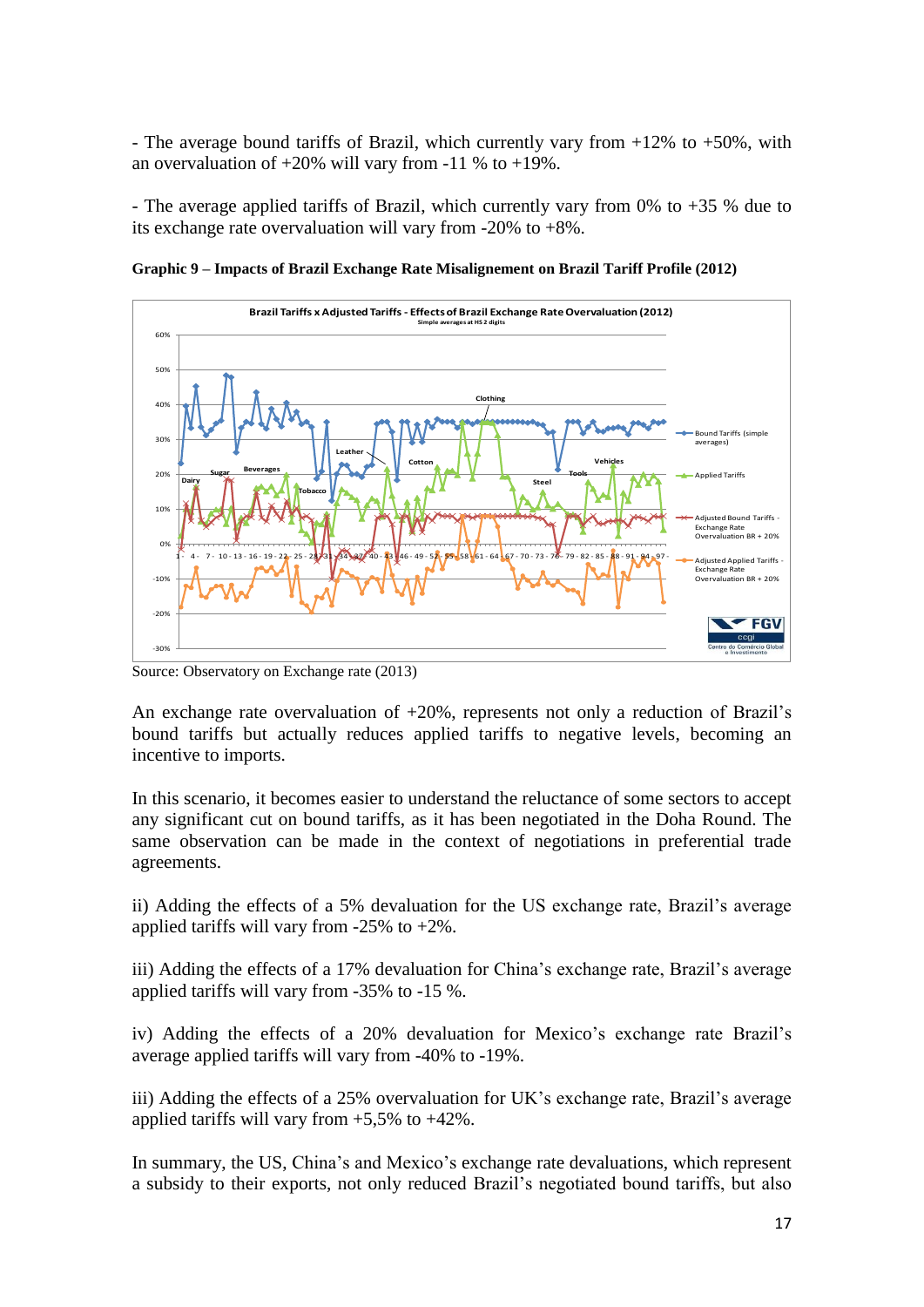transformed Brazil's applied tariffs into a stimulus to US and China's imports. On the other hand, the overvaluation of UK exchange rate, as it is higher than Brazil's own overvaluation, slightly enhances Brazil's applied tariffs

# **3 – Some conclusions**

In conclusion, the coexistence of two different exchange rate misalignments, one for overvalued countries and other for undervalued countries when significant and applied for extended periods of time, represents a serious distortion for many international trade instruments, especially for tariffs, which are essential for efficient rules and practices.

The possible simulations of the effects of exchange rate misalignments on countries´ tariffs are limitless since each country will have a different set of adjusted tariffs for each bilateral trade relationship, considering both countries deviations. The problem is, thus, systemic, affecting potentially every contracting party, with different degrees of distortions. These distortions will be greater where the difference between each country`s exchange rate deviation is wider. The consequences of competitive exchange undervaluation demonstrate the potential for a "race to the bottom" among WTO members.

With the progressive tariff rate reduction throughout the negotiation rounds, and due to the high level of exchange rate misalignments maintained by several important countries, the exchange rate misalignments end up having a greater relevance than tariffs themselves. Although being present in some articles of the GATT and in some agreements of the WTO, the effects of exchange rate misalignments on trade regulation were never taken into consideration, institutionally, by its members. The main GATT article to foresee the effect of exchange rates, Article XV.4 has never been tested neither by the GATT nor by the WTO dispute settlement bodies.

However, the misalignments of exchange rates have significant impacts on the application of trade principles and instruments: it can affect market access concessions. They can affect the balance of tariff negotiation achieved through several multilateral trade rounds. Their effects on tariffs can represent commercial advantage gains for countries with devalued currencies and can bring unpredictability to the multilateral trading system.

# **IV – A Proposal to address the effects of misalignments on trade**

There are already some proposals in discussion to deal with significant and persistent exchange rate misalignments.

One approach is to look for the "manipulators" of exchange rates. This proposal tries to develop a methodology based on IMF Article IV concept of exchange rate manipulation and analyses the magnitude of reserves, current account and currency misalignments. This approach is presented in the work of Joseph Gagnon from the Peterson Institute in Washington, *Combating Widespread Currency Manipulation*, (PB12-19). More recently, Fred Bergsten and Joseph Gagnon published another article (Bergsten, 2012) in which they name Switzerland, Japan, Israel, Singapore, China, Malaysia, Thailand, and oil exporters as currency manipulators. This analysis is done following the rationale of the IMF.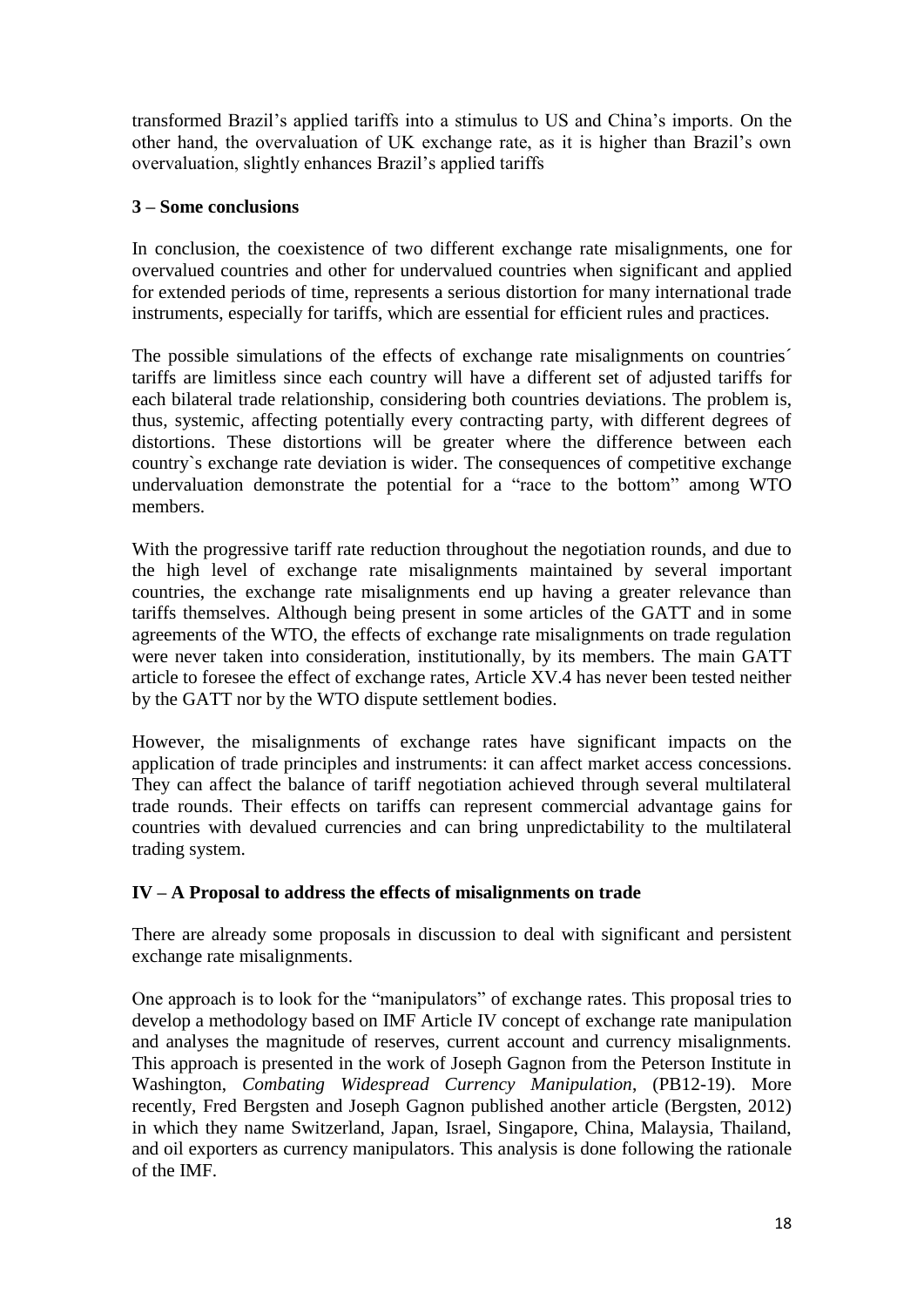The problem with this approach is that it relies on the political will and strength of the IMF to identify a member as a currency manipulator, a very sensitive political issue. Furthermore, as some authors have argued<sup>3</sup>, the way IMF's Article IV is presently drafted, it is really difficult to prove the *intent* of a member in manipulating its currency in order to gain a "competitive advantage", especially taking into account the new role of the IMF and its surveillance mechanism. Finally, even if the IMF were to recognize a member as a currency manipulator, it lacks a dispute settlement mechanism or strong remedies to force a member to change its exchange rate policy.

Another possible approach is to look for the "frustrators" of trade objectives. This proposal tries to develop a methodology based on GATT Article XV concept of frustration of trade objectives contained in GATT provisions, that is, the benefits of trade under a set of negotiated rules. This proposed methodology follows the logic of the GATT and is to be implemented and managed by the WTO.

One important difference between the two approaches is that while the first seeks to define what a currency manipulation is, and who are the "guilty countries", the second approach focuses on the consequences to trade of a wide range of currency-related public policies that are frustrating the objectives of the WTO. In this sense, it does not seek to identify currency manipulators, but to tackle the damaging effects of exchange rate misalignments on trade, that is the frustration effect<sup>4</sup>.

### **1 - The proposal**

**.** 

In order to identify when a country would be frustrating trade objectives through exchange rate misalignments, firstly the period of time after which the misalignment sufficiently impacts these objectives must be determined. The GATT Guidelines on Article II.6 of the GATT (L/4938) established that 6 months of exchange rate misalignment would be enough to allow for the renegotiation of the specific import tariffs of a member. One could arguably use this as the relevant lapse of time during which a currency is misaligned in order to seek redress at the WTO level.

The second important issue would be to determine the level of exchange rate misalignment beyond which trade objectives are being frustrated. GATT Article II.6 considered that the misalignment should reach at least 20% before a tariff renegotiation could be asked. One must take into consideration, however that, at the time, import tariffs were, in average, much higher than they are today, and, thus, less sensitive to exchange rate misalignments. WTO members would thus need to negotiate a new threshold, possibly significantly lower than the 20% indicated in the guidelines. Our proposal is 10% for developed countries and 15% for developing ones.

<sup>3</sup> See Zimmermann, Claus D. "Exchange Rate Misalignment and International Law", vol. 105(3) *AM. J. INT'L L.*, 2011 p. 427-437; Fudge, Nathan, "Walter Mitty and the Dragon: An Analysis of the Possibility for WTO or IMF Action against China's Manipulation of the Yuan", *Journal of World Trade* 45, no. 2, 2011, p. 349-373 and Irwin, Douglas A., "Sprit de Currency", *Finance and Development*, Vol. 48, No.2, IMF, June 2011

<sup>&</sup>lt;sup>4</sup> This issue was subject of a deeply resourceful discussion held at the Institute of International Economic Law (IIEL) Fellows Lunch meeting at Georgetown University, last January. The authors would like to thank all the participants, and especially Prof. Michael Gadbaw, for the invaluable insights.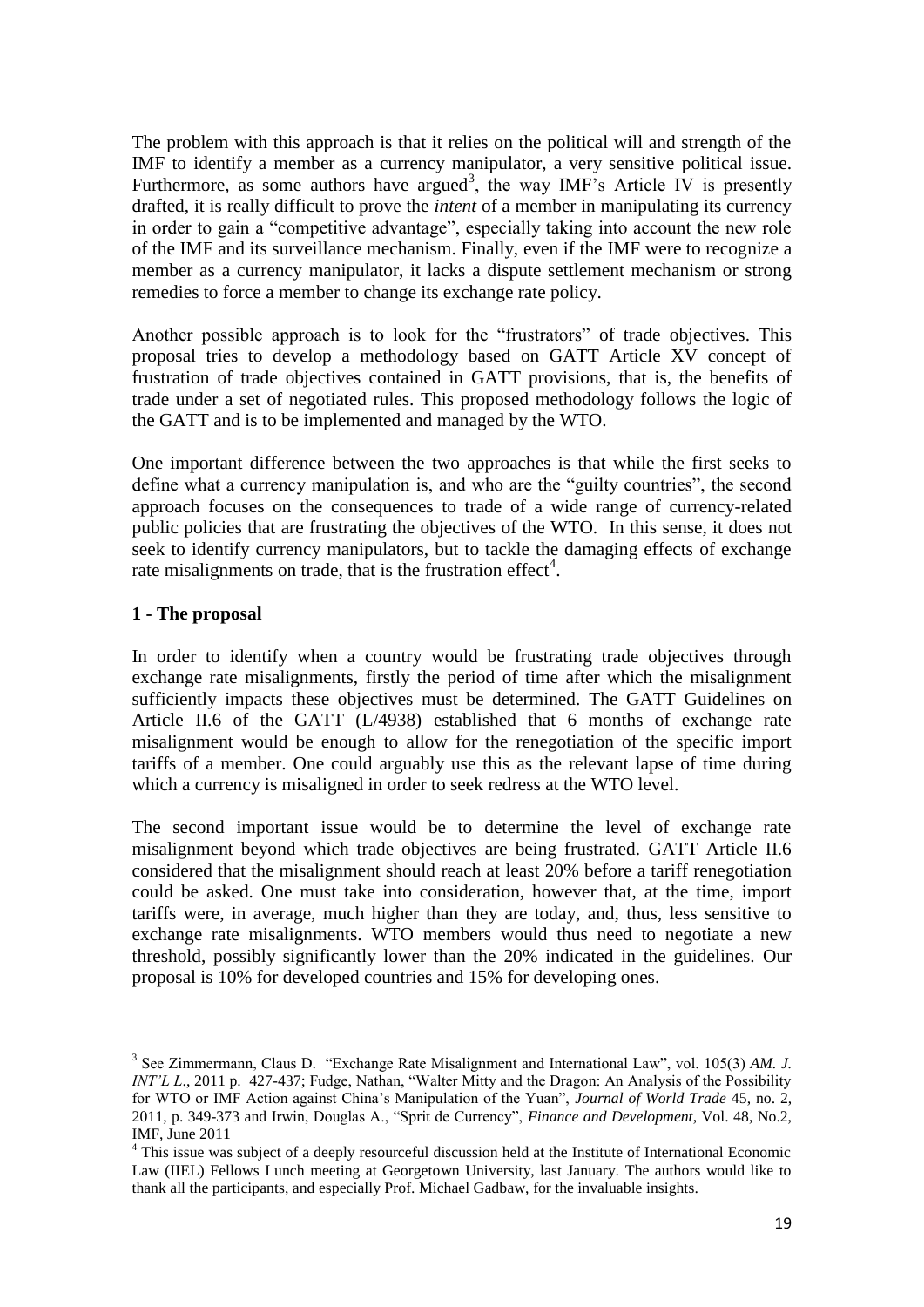Finally, in order to determine the degrees of misalignment, the proposal here explored is based on the negotiation among WTO members of a band for the fluctuation of exchanges rates within set limits. The steps are the following:

1 – Creation of a WTO virtual trade currency – the World Currency (WC) based on the weighted average trade of goods and services from more than 85% of international trade. IMF has its own virtual currency, the SDRs – Special Drawing Rights based on four currencies weighted by the trade on goods and services and also reserves from: dollar, euro, pounds and yen.

2 – Estimation of the time series of exchange rate oscillations for the main trading partners against this WTO currency (WC).

3 – Negotiation of a band or target zone for allowable fluctuation. Example: from -10% to  $+10\%$  for developed countries with low tariffs and from  $-15\%$  to  $+15\%$  for developing countries with high tariffs.

4 – Each member would be free to choose the exchange rate arrangement that best fits its economic policy, which shall continue to be overseen by the IMF. Each member can allow fluctuation of its exchange rate inside this negotiated zone. Each time the exchange rate got out of the band this member would have to consult with affected countries in the WTO

5 – The remedies available could be multilateral, such as raising or cutting tariffs for all the sectors, or bilateral, as currency anti-subsidies or currency safeguards for affected sectors after examination of injury between the parts affected.

The idea is to create an objective criterion to allow the neutralization of the effects derived from misalignments on trade instruments. The main goal is to develop this exercise using the principles, rules and instruments of the WTO, that is, under the logic of the WTO.

# **2 - A first simulation: the WTO Box of Snakes**

In order to center the discussion on WTO rules and instruments, a methodology was developed to create a box or a target zone for currency fluctuations.

#### **i. Estimation of Exchange Rate Fluctuations against a Virtual World Currency**

A methodology is here presented to construct a band to limit the degree of exchange rate misalignments.

The challenge is to create a world currency to evaluate the fluctuations of each singular currency against this world currency and use these deviations to neutralize the effects of exchange misalignments on trade instruments.

One approach is based on PPP – Purchasing Power Parity, one of the simplest concepts of Economics – the Law of One Price. Following this Law, on the long run, all prices will be equal, translated by the exchange rate of each country. This simple approach is explored, *inter alia*, in the Big Mac Index, estimated by the magazine The Economist.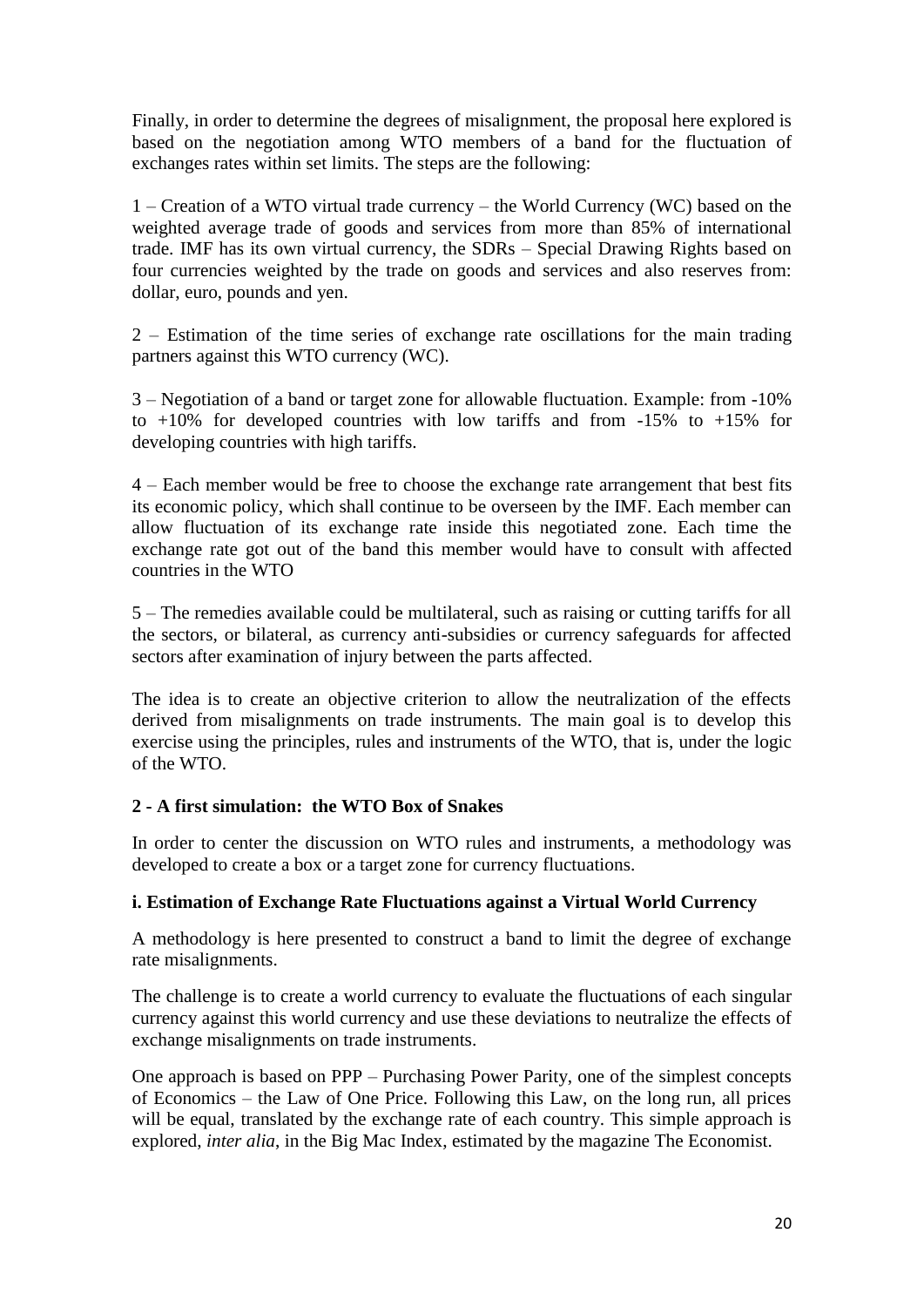There is a debate on the validity of PPP theory in the literature. However, there has been a revival of this approach after new estimates based on very long periods of time (Alan Taylor, The *Purchaising Power Debate,* JEP, 2004).

#### **ii. World Price Index and World Currency Index**

The methodology to construct the World Price Index and the World Currency Index, both inputs to calculate the PPP index based on world indexes uses the relative PPP approach. This approach states that the rate of appreciation/depreciation of a currency is equal to the difference in inflation rates between home and foreign country (in our case, the World Index). If the equality does not hold, there is an indication that the currency is overvalued or undervalued against the World Currency Index. An increasing PPP indicates that the country's currency is overvalued and losing competitiveness and a decreasing PPP shows the inverse relation.

The first step is to construct the indexes. Twenty countries<sup>5</sup> were selected with the biggest shares in world trade (exports plus imports)<sup>6</sup>. Using the trade data of each country, the weight of each country in the selected basket for each period can be calculated. The weight of the country in the basket  $i$ , at the time  $t$ , can be expressed as:

$$
W_{it} = \frac{Imports_{it} + Exports_{it}}{\sum_{i=1}^{N} (Imports_{it} + Exports_{it})}
$$

The second step is to calculate the World Price Index, using the Consumer Price Index of each country in the basket. The World Price Index, can be defined as<sup>7</sup>:

$$
WPI_t = \sum_{i=1}^{N} W_{it} \, CPI_{it}
$$

The third step is to use the same idea to construct the World Currency Index. Given,  $e_{it}$ , the exchange rate (national currency per U.S. Dollar) of the country  $i$ , at the time  $t$ , the index is defined by $^{8}$ :

$$
WCI_t = \sum_{i=1}^{N} W_{it}e_{it}
$$

The forth step is, after estimating WPI and WCI, to calculate the Purchasing Power Parity, for the country  $i$ , at the time  $t$ , as given by:

$$
PPP_{it}^{WCI} = \frac{CPI_{it}}{WPI_t} \frac{WCI_t}{e_{it}}
$$

After this, PPPs were normalized for Jan-2000=100.

1

 $<sup>5</sup>$  To calculate the indexes the following countries were selected: Australia, Austria, Belgium, Brazil,</sup> Canada, China, France, Germany, India, Italy, Japan, Korea, Malaysia, Mexico, Netherlands, Spain, Sweden, Switzerland, United Kingdom and United States. Due to lack of data, we couldn't add: Czech Republic, Hong Kong, Indonesia, Poland, Singapore, Russia, Thailand and Turkey. OPEC countries: Saudi Arabia and United Arab Emirates were also not considered

<sup>6</sup> Source: IMF, Annual Frequency

<sup>7</sup> The CPI indexes are available at IFS/IMF database, Monthly Frequency. Jan-2000=100

<sup>&</sup>lt;sup>8</sup> The exchange rates are also available at IFS/IMG database, Monthly Frequency. They have been normalized to Jan-2000=1.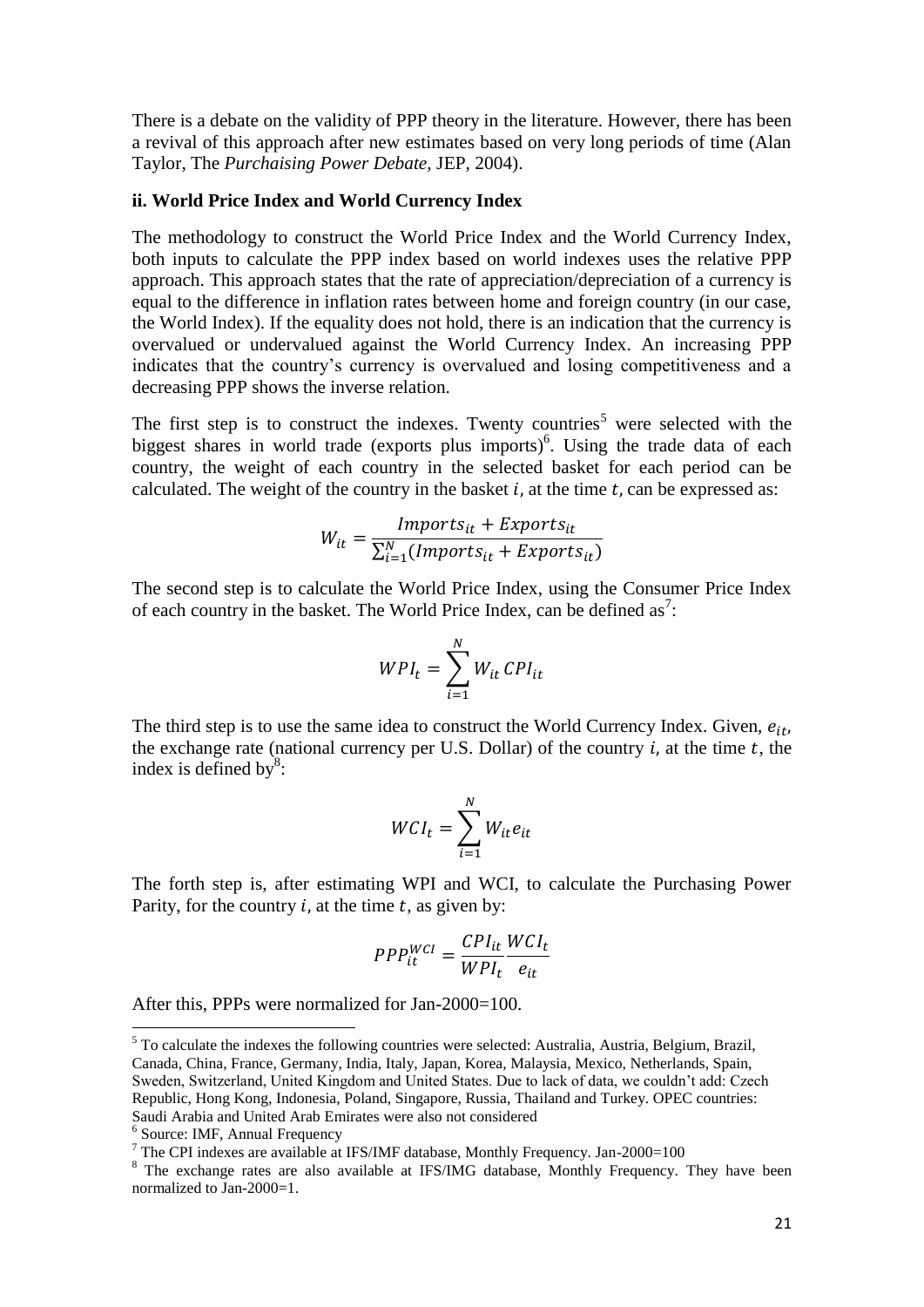Finally all the series were adjusted to have mean equals to zero and variance equals to one. The Graphic 10 presented the results of the estimation. Variations of each currency were presented in a box defined by one or two standard deviations, implying that the box can capture 60% or 95% of the exchange rate misalignments.

As depicted in the Graphic, a threshold band defined by  $+$  or  $-$  one standard deviation (ex. a variation of 10%), many countries would have to consult in the WTO. For a threshold band defined by  $+$  or  $-$  two standard deviations (ex. a variation of 20%), only a few members would be considered. A reasonable solution would be somewhere between one and two standard deviations (ex. a variation of 15%). The results are presented below:



**Graphic 10 – The WTO box of snakes – for 7 countries**

Source: Observatory on Exchange Rate (2013)

#### **V - Final Conclusions**

The issue of exchange rate misalignments is already in the news as currency wars menace, leading to trade wars. This discussion is being held not only at the G 20, but also at the IMF and at the WTO.

The real problem is how the significance and persistence of these misalignments are distorting not only trade rules but also financial rules. In other words, whether exchange rate misalignments are affecting the objectives of trade and financial policies and neutralizing the efficiency of their instruments.

The origin of the problem can be traced back to the creation of the Bretton Woods System in the 1940´s with the functional distinction between the GATT and the IMF. The GATT was created to be responsible only for trade and the IMF for exchange rates and balance of payments practices. At the time, the system worked under the dollar/gold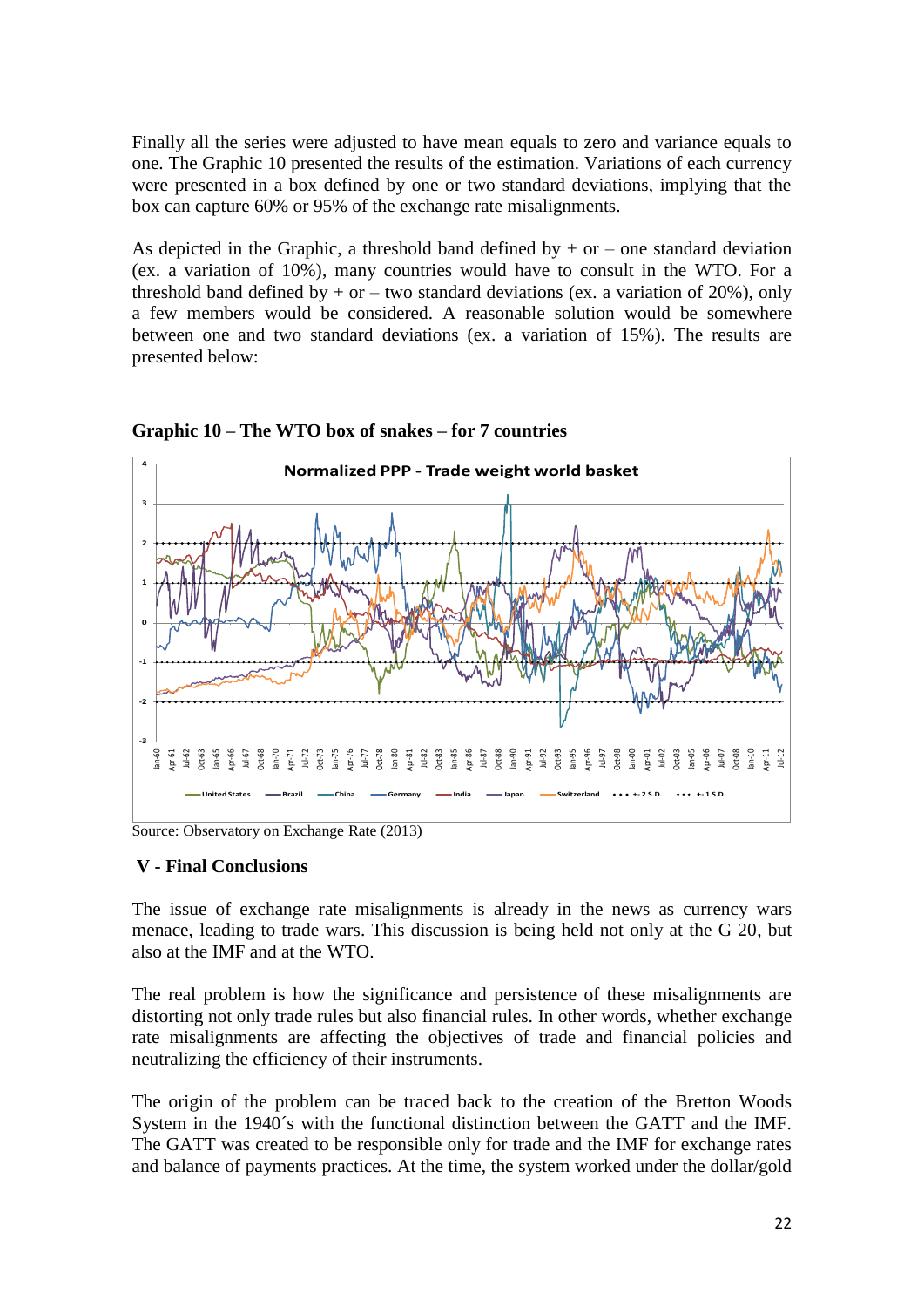standard regime. However, even after the implosion of this system, only the IMF was adapted to face different exchange rate regimes. The GATT and the WTO remained silent and paralyzed facing this revolution, expecting that the trade system could survive this tectonic shift.

With the advent of China in the international arena, as a new economic power and the world's biggest exporter of goods, and its influence on the currency of almost all ASEAN area countries, the exchange rate issue has been globalized. The successive monetary expansion of the US (QEs) and later UE and Japan are affecting directly the international trade policy of all trade partners. For the WTO, the only rule linking trade and exchange rate, since 1947, has been GATT Article XV.

No member has ever had the initiative to contest the practice of another member under this article. To solve the issue, several proposals for the use of trade remedies, such as anti-dumping and countervailing measures to offset the exchange rate effects have been discussed $9$ . But again, no member has so far applied them as an instrument to neutralize the use of exchange rates as unfair trade, although there is already some discussion in the US Congress.

Considering the extent and persistence of last couple of years' exchange rate misalignments, and their effects on trade, pressure is mounting for the negotiation of some kind of solution. Discussions were held in the G-20, the IMF and the WTO, but nothing has yet been achieved.

Nowadays, economists are consolidating an important academic production indicating the extent of the problem.

These studies present different methodologies and a great variety of results because they have different objectives. For the WTO, the perfect accuracy of the exchange rates misalignment estimates is not relevant. The main point is to find out a threshold, a limit of a band of fluctuation, from where trade policy instruments become ineffective. This happens when the impacts of exchange rates nullify the efficacy of the rules negotiated in the trading system over the last six decades.

The results presented in this paper on the effects of exchange on tariffs are evident and strong:

- Countries with undervalued exchange rates, depending on the level of such depreciation, can have their bound and applied tariffs being increased in greater proportions than the notified tariffs. For countries with a small difference between applied and bound tariffs, any depreciation may imply that applied tariffs surpass the limits negotiated within the WTO. Considering the cumulative effects of misalignments, each importing country will offer different market accesses to different exporter country violating GATT Article I.

- Countries with overvalued exchange rates, depending on the level of such appreciation, can have their bound and applied tariffs reduced or nullified to negative

<sup>&</sup>lt;sup>9</sup> See Lima-Campos, A.; Gil, J. A. Gaviria, A case for misalingned currencies as countervailable subsidies, Journal of World Trade, v. 46, i. 4, 2012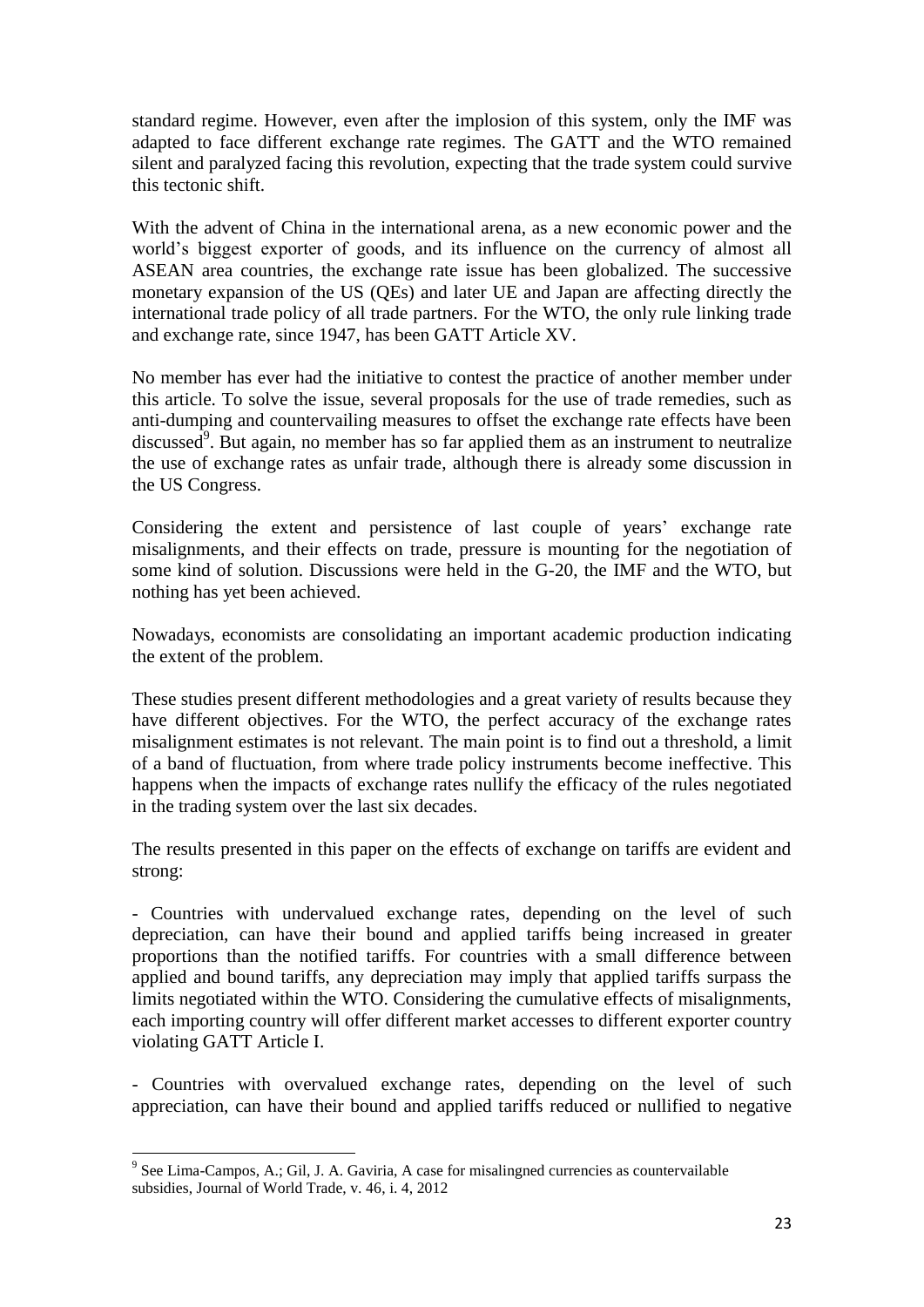levels, implying that the country is granting a stimulus to imports and waiving the tariff protection level negotiated within the WTO.

Against the reality of exchange rate misalignments, it is time to start negotiating a mechanism to neutralize exchange rate effects on tariffs and other trade instruments, which will allow the maintenance of the level of market access previously established.

WTO is facing a serious identity crises. Without the neutralization of the effects of misalignments on WTO rules and instruments, WTO is a strong juridical construction with a weak economic basis. WTO should not wait for a new Bretton Woods to be relevant again. It should take the front of trade regulation again and lead the reform of the multilateral economic system!

#### **BIBLIOGRAPHY**

Alberola, E., S. Cervero, et al. Global Equilibrium exchange rate: Euro, Dolar, 'Ins', 'Outs' and other major currencies in a Panel Cointegration Framework. IMF Working Paper. Washington: IMF. 99-175 1999.

Bergsten, F.,Gagnon, J., Currency Manipulation, the US Economy, and the Global Economic Order (PB12-25), Peterson Institute, Washington, 2012.

Cline, W. R. Estimating consistent fundamental equilibrium exchange rate. Working paper Series. Washington: Peterson Institute for International Economics, 2008.

Cline, W; Williamson, J., 2011, 2012 - Estimates of Fundamental Equilibrium Exchange Rates, Peterson Institute, May 2011, May 2012, Update – Nov. 2012.

Dornbusch, R. Expectations and Exchange Rate Dynamics. Journal of Political Economy, v.84, n.6, p.1161-1176. 1976.

Engle, R. F. and C. W. J. Granger. Co-integration and Error Correction: Representation, Estimation and Testing. Econometrica, v.55, p.251-276. 1987.

Faruqee, H. Long-run determinants of the real exchange rate: A stock Flow Perspective. IMF Staff Paper, v.42, p.80-107. 1995.

Fudge, N., "Walter Mitty and the Dragon: An Analysis of the Possibility for WTO or IMF Action against China's Manipulation of the Yuan", Journal of World Trade 45, no. 2, 2011, p. 349-373.

Gagnon, J., Combating Widespread Currency Manipulation, (PB12-19), Peterson Institute, Washington, 2012.

Gonzalo, J. e C. W. J. Granger. Estimation of Common Long-Memory Components in Cointegrated Systems. Journal of business and Economics Statistics, v.13, n.1. 1995.

Irwin, D.A., "Sprit de Currency", Finance and Development, Vol. 48, No.2, IMF, June 2011.

Johansen, S. Likelihood-based inference in cointegrated vector autoregressive models. Oxford: Oxford University Press. 1995. x, 267 p. (Advanced texts in econometrics)

Kubota, M. Real Exchange Rate Misalignments: Theoretical modelling and empirical evidence. Discussion Papers in Economics. York: University of York 2009.

Lima-Campos, A.; Gil, J. A. Gaviria, A case for misalingned currencies as countervailable subsidies, Journal of World Trade, v. 46, i. 4, 2012